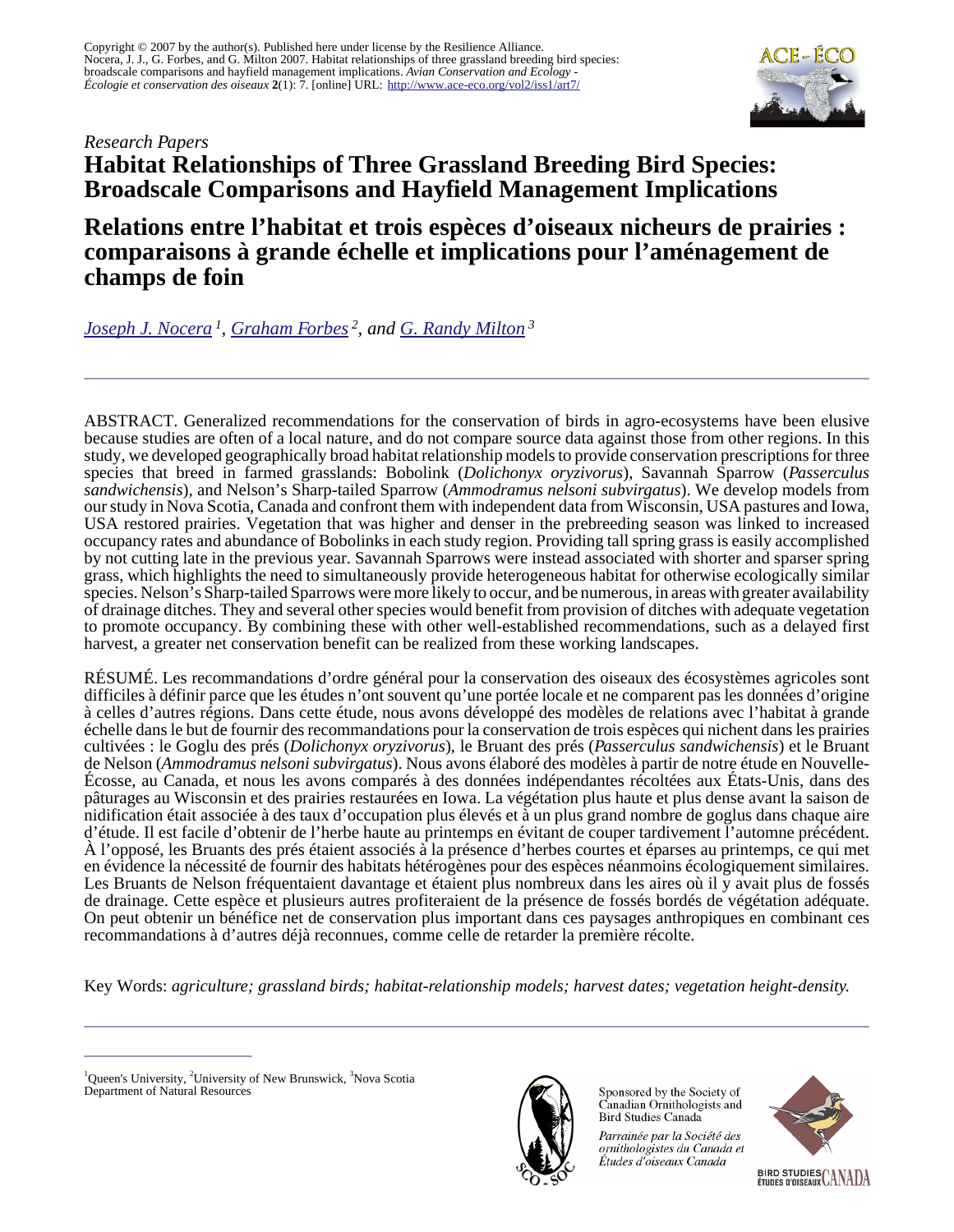### **INTRODUCTION**

Many grassland birds breed readily and successfully in natural landscapes, such as tall and shortgrass prairie, but working agricultural landscapes, i.e., agro-ecosystems, are becoming an increasingly important focus for grassland bird conservation (e. g., Vickery et al. 2004). More than half the world's ecologically productive lands are under agricultural production (Badgley 2003), and the sum of conservation efforts in farmlands can therefore provide an enormous net benefit (Petit et al. 1999). Agro-ecosystems are too often treated as "ecological sacrifice areas" (Badgley 2003) in conservation planning.

It has been consistently difficult to recommend broad-scale conservation actions for grassland birds in working landscapes partly as a result of two factors: (1) most information is collected at a local extent and assumed to apply across a species' distribution, and (2) vegetation characteristics, although important, are often the only set of explanatory variables considered. For example, invertebrates are the primary prey of many grassland bird species and show correlations with abundance (Söderström et al. 2001), but very few studies of grassland birds have addressed such variables (c.f., Wittenberger 1980, Clere and Bretagnolle 2001). This is likely because it is easier to discuss management options with producers regarding vegetation than it is invertebrate prey availability; nonetheless, examining such variables is essential to refining conservation approaches for grassland birds.

Appropriate conservation recommendations should come from examination of more than one correlate of fitness, such as where the species is found (presence/absence), how many are there, i.e., abundance, and whether they are breeding, i.e., reproductive activity. Many studies examine only one of these parameters at a time. These results may be misleading, for instance, because reproductive rates and abundance may not be correlated (Winter and Faaborg 1999, Fletcher and Koford 2002) and can provide very different indications of habitat quality and population persistence from which to direct conservation efforts (Van Horne 1983). Effective management in agro-ecosystems requires understanding the broadscale importance of explanatory variables biologically relevant to more than one population response. The predictive accuracy of models should also be tested both within

the generating dataset and against independent datasets from other areas (e.g., Betts et al. 2006).

In this study, we sought to determine which, if any, variables were consistently associated with indirect measures of fitness components for several bird species residing in agricultural grasslands. We selected three grassland bird species to study: Bobolink (*Dolichonyx oryzivorus*), Savannah Sparrow (*Passerculus sandwichensis*), and Nelson's Sharp-tailed Sparrow (*Ammodramus nelsoni subvirgatus –* Acadian race). The Acadian race of Nelson's Sharp-tailed Sparrow, hereafter "Nelson's Sparrow", primarily breeds in saltmarsh, but commonly shows facultative breeding in wetter areas of agricultural land (Nocera et al. 2007), similar to the midwestern subspecies (*A. n. nelsoni*; Murray 1969, Greenlaw and Rising 1994). We chose these species because they breed in different grassland types, e.g., hayfields, pastures, prairie, and have broad geographic ranges, except for Nelson's Sparrow, which has a very restricted range and offers a basis for comparison. We model their occurrence, abundance, and reproductive activity with predictive variables describing vegetation structure, management activity, physiography, and prey abundance. The models are developed from field data collected from hayfields in Nova Scotia, Canada, and tested against models generated using independent data, made available to us from extensive studies in different environments, i.e., prairie, restored grasslands, and pasture, elsewhere in Iowa and Wisconsin, USA. Ultimately, if certain variables retain their importance across such a geographic distance as Nova Scotia to Iowa and Wisconsin, and across the range of agro-ecosystem land uses we examine here, then we can make a case for model generality and more confidently identify appropriate conservation actions at a broad scale.

### **METHODS**

#### **Study sites**

From May to August 2002–2004, we conducted breeding bird and habitat surveys across sites in the western Annapolis Valley, Nova Scotia, Canada, centered on 44°45'N, 65°31'W): Belleisle (210 ha), Upper Belleisle (116 ha), Queen Anne (180 ha), and Pea Round (142 ha). These sites are dyked and drained for agriculture. Fields at Queen Anne, Belleisle and Upper Belleisle are mixtures of timothy (*Phleum pratense*), meadow fox-tail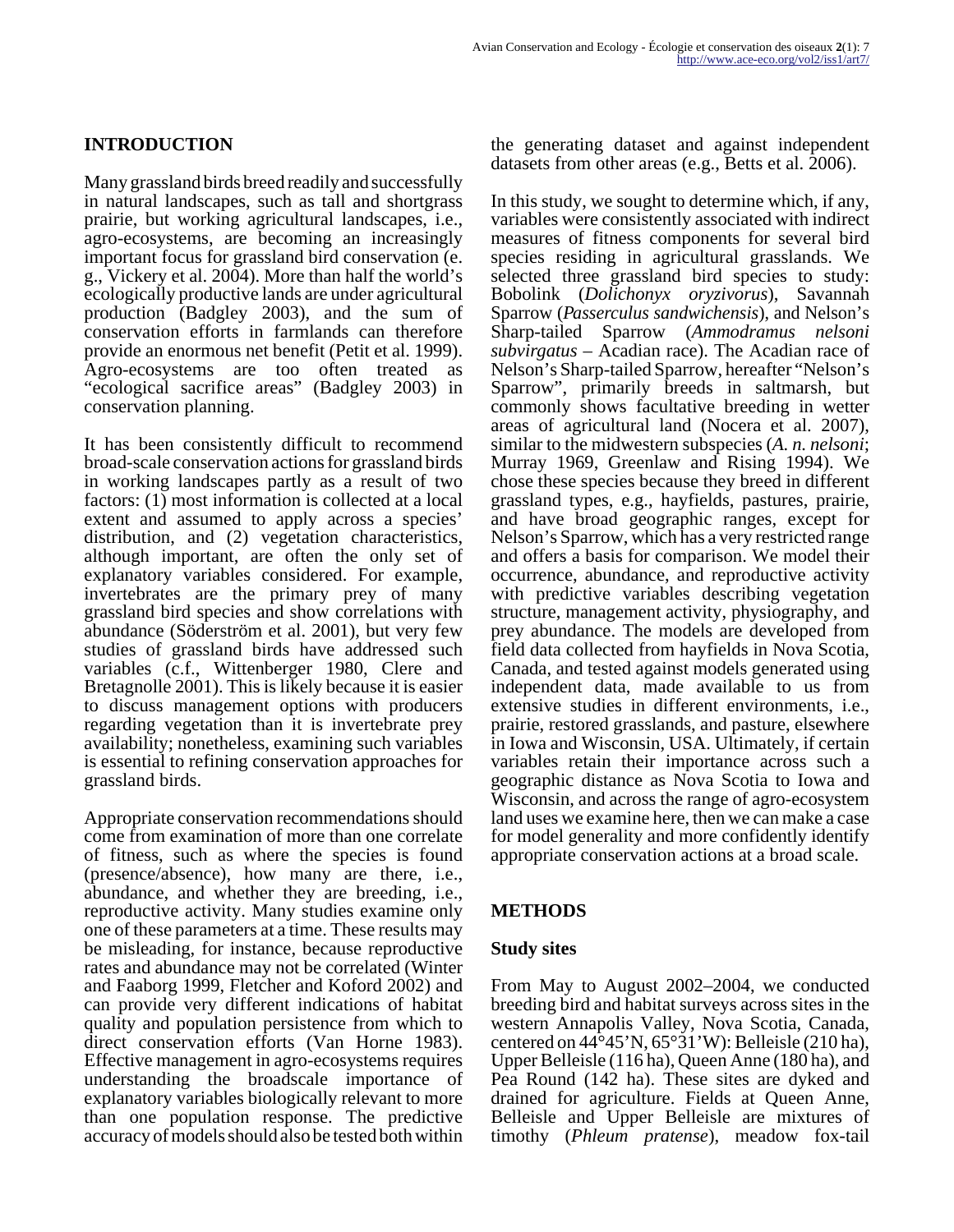(*Alopecurus pratensis*), various bluegrass species (*Poa* spp.), and reed canary grass (*Phalaris arundinacea*). The same mixtures of grasses are planted at Pea Round, with the addition of several homogenous alfalfa swards (*Medicago sativa*).

Study fields were not grazed or planted in nonforage crops, and did not receive any pesticide applications during the study. Date of first hay harvest at Queen Anne, Upper Belleisle, and Belleisle takes place after 1 July, which is later than the typical for the region, except for a small field cut early for silage at Queen Anne. Harvest dates were staggered within these three sites, i.e., 1 July–15 August. Conversely, Pea Round is cultivated solely for dairy operations and most harvest is for silage; first-cut begins before 15 June.

### **Breeding bird sampling**

Bobolinks, Savannah Sparrows, and Nelson's Sparrows were surveyed at 52 point-count stations distributed among a total of 18 fields, i.e., 52 stations x 3 yr each, visited 8-12 times/yr  $[mean = 10$  counts per stations]. To avoid double-counting birds, pointcount station centres were placed >175 m apart. This distance is greater than the typical territory size of Bobolinks (Martin and Gavin 1995), which have the largest territories among the species we studied. Five-minute point-count surveys (50 m radii; Hutto et al. 1986) were conducted between 30 min after sunrise and 1000 AST, i.e., weather permitting: wind <25kph, no precipitation. We chose a 50 m radius for point-counts because Nelson's Sparrow can be difficult to detect reliably beyond this distance (Nocera, *unpublished data*). Because most fields at our study sites were under a delayed hay harvest regimen, we conducted point-count surveys throughout the breeding season. However, in five instances at Pea Round, where fields were cut early, we ceased counts at stations in those fields after cutting.

All point-count data were summarized by mean abundance per season, to reduce the inflationary effect of floaters and non-residents on overall analyses (Betts et al. 2005). We modeled mean abundance for each study species with the sexes combined and also constructed sex-specific models for Bobolinks, as they are sexually dichromatic. Mean density per station for all years and sexes combined was 0.91 for Bobolink, 1.25 for Savannah Sparrow, and 0.19 for Nelson's Sparrow.

We chose to intensively sample our 52 stations, i. e., 10 times each, to calculate indirect estimates of reproductive activity. Reproductive activity was indexed by monitoring breeding phenology and behavior of birds whose territories included the point-count station (sensu Vickery et al. 1992; Christoferson and Morrison 2001; Betts et al. 2005). Based on these behavioral observations, each station was ascribed an ordinal reproductive activity index, for each species, for the season. Following Vickery et al. (1992), we attributed an index score of 0 when no, or few, birds were present; 1 for male presence only (> three weeks); 2 for male and female presence only  $(> 3 \text{ wk})$ ; 3 for a confirmed pair present, seen with nesting material, or exhibiting other signs of breeding; 4 for adults seen carrying food to presumed nestlings; and 5 for evidence of fledging success. Our observations of food carrying are unlikely to have been biased by mate feeding, as no species we studied delivers food to incubating mates (Wheelwright and Rising, 1993, Greenlaw and Rising 1994, Martin and Gavin 1995). However, we cannot rule out possible observations of self-feeding, although this bias is likely to be small because invertebrates, easily observed in the bill, are the sole food fed to nestlings of each study species, whereas adults supplement up to 50% of their diet with small seeds that are eaten whole (Martin and Gavin 1995). To determine if a bird was a resident, we use 3 wk from the date of first observation at a station as a cut-off to help ensure that fewer nonterritorial floaters are counted accidentally. This reproductive activity index has been shown to underestimate true reproductive success (Rivers et al. 2003), but the estimates are consistent and allow for statistical comparisons across many landscape types and study designs (Betts et al. 2005).

# **Predictive variable sampling**

We included 27 variables from four broad categories: vegetation, prey, management, and physiography as predictors of breeding bird demographics (Table 1).

Vegetation was measured in 100 m wide plots, centered on each point-count station. Vegetation measurements were made twice per season, first during territory establishment in late May, and again in late June. The mean of four vegetation measurements, one taken in each cardinal direction, for each plot was used as the predictive variable.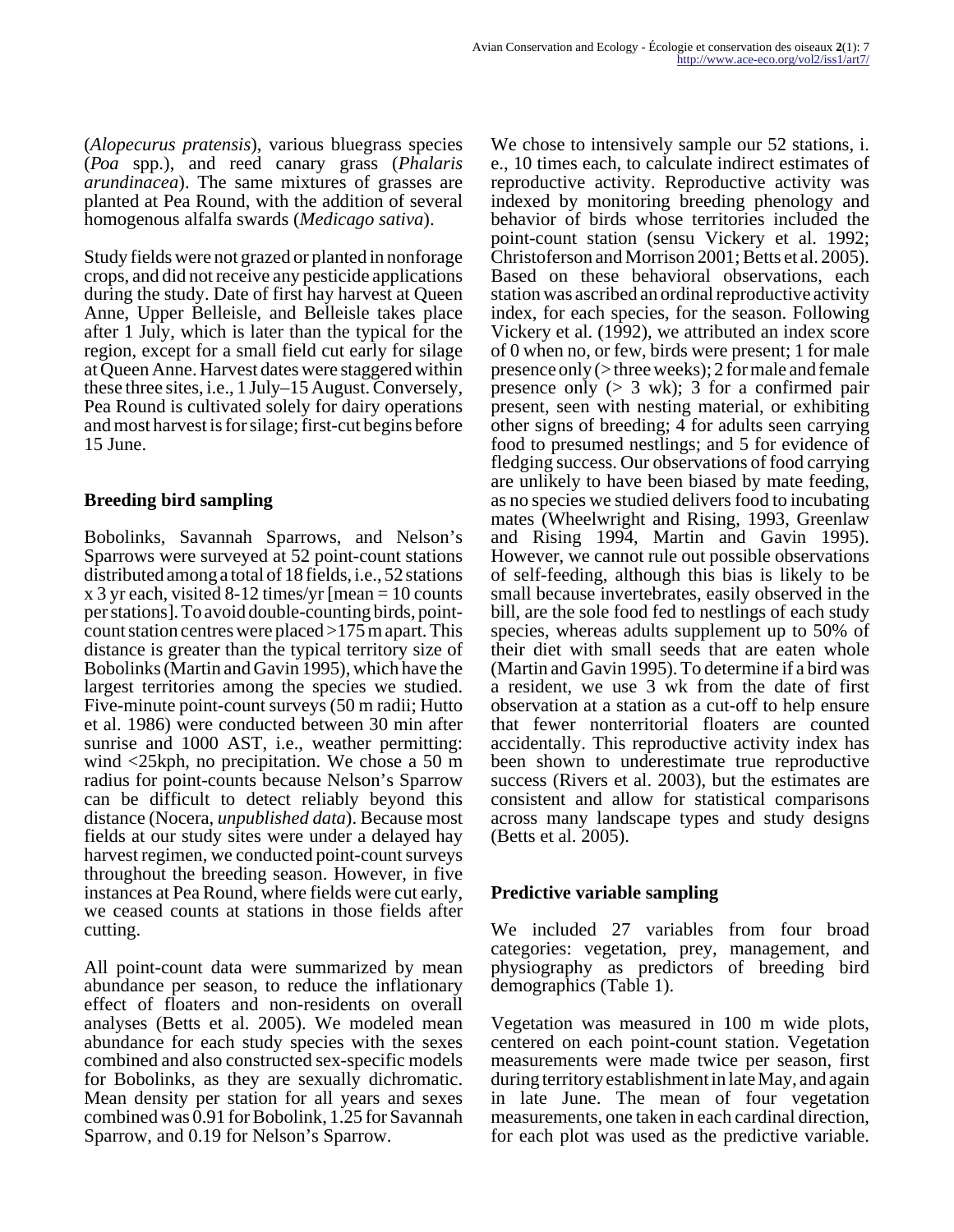**Table 1.** Predictive variables used in modeling, acronyms, and data summaries. Sample point mean and range for each study area are shown as years combined. Abundance of insect orders is expressed as catchper-unit-effort; all other variables show units in parentheses. No artificial mean is derived for ordinal and binary variables, shown as "na." Variables not measured in Iowa and Wisconsin study areas are denoted by --.

|             |                                                      |      | Nova Scotia  |      | Iowa         |                | Wisconsin  |  |
|-------------|------------------------------------------------------|------|--------------|------|--------------|----------------|------------|--|
| Acronym     | Variable description                                 | Mean | Range        | Mean | Range        | Mean           | Range      |  |
|             | <b>Invertebrate Abundance</b>                        |      |              |      |              |                |            |  |
| <b>ARA</b>  | Aranea in pitfalls                                   | 10.5 | $0.6 - 38.1$ |      |              |                |            |  |
| <b>CHI</b>  | Chilopoda in pitfalls                                | 0.1  | $0 - 0.9$    |      |              |                |            |  |
| <b>COLS</b> | Coleoptera in sweeps <sup><math>\dagger</math></sup> | 5.4  | $0-113.0$    |      |              | $-$            |            |  |
| <b>COLP</b> | Coleoptera in pitfalls <sup>†</sup>                  | 10.6 | 1.0-110.6    |      |              |                |            |  |
| DIP         | Diptera in sweeps                                    | 7.1  | $0-39.6$     | $-$  | $\sim$       | $\overline{a}$ |            |  |
| <b>DIPL</b> | Diplopoda in pitfalls                                | 0.1  | $0 - 1.5$    | --   | --           | --             |            |  |
| <b>HEMI</b> | Hemiptera in sweeps                                  | 13.6 | $0-74.3$     |      |              | --             |            |  |
| <b>HYM</b>  | adult Hymenoptera in sweeps                          | 1.0  | $0 - 7.0$    |      | $-$          | $-$            |            |  |
| <i>ISO</i>  | Isopoda collected in pitfalls                        | 3.4  | $0-189.7$    |      |              |                |            |  |
| LEP         | adult Lepidoptera in sweeps                          | 1.2  | $0 - 8.3$    | $=$  | $\sim$       | $\overline{a}$ |            |  |
| <b>LHL</b>  | LEP and HYM larvae in sweeps                         | 2.2  | $0 - 11.0$   |      |              |                |            |  |
| LUM         | Lumbricina in pitfalls                               | 0.2  | $0 - 2.4$    | $-$  | $-$          | $-$            |            |  |
| ODO         | Odonata in sweeps                                    | 0.5  | $0 - 4.4$    | --   | --           | --             |            |  |
| OPIL        | Opiliones in pitfalls                                | 0.2  | $0 - 1.1$    |      |              |                |            |  |
| ORTH        | Orthoptera in sweeps                                 | 0.5  | $0 - 6.5$    |      | $-$          | $\overline{a}$ |            |  |
| <b>STY</b>  | Abundance of Stylommatophora in pitfalls             | 0.3  | $0 - 7.0$    |      |              |                |            |  |
|             | <b>Vegetation</b>                                    |      |              |      |              |                |            |  |
| ALF         | Presence/absence of Alfalfa                          | na   | na           |      |              |                |            |  |
| COV         | Live vegetative cover in a frame (%)                 | 69.7 | 24.5-100     | 84.0 | 55.1-99.5    | 69.8           | 28.8-100   |  |
| <b>FORB</b> | Forb cover in a frame (%)                            | 23.4 | $0-96.3$     | 26.3 | $0 - 8.5$    | 29.5           | $0 - 81.3$ |  |
| <b>GR</b>   | Grass cover in a frame (%)                           | 76.6 | $3.8 - 100$  | 52.2 | $8.2 - 81.1$ | 70.5           | 18.8-100   |  |
|             |                                                      |      |              |      |              |                |            |  |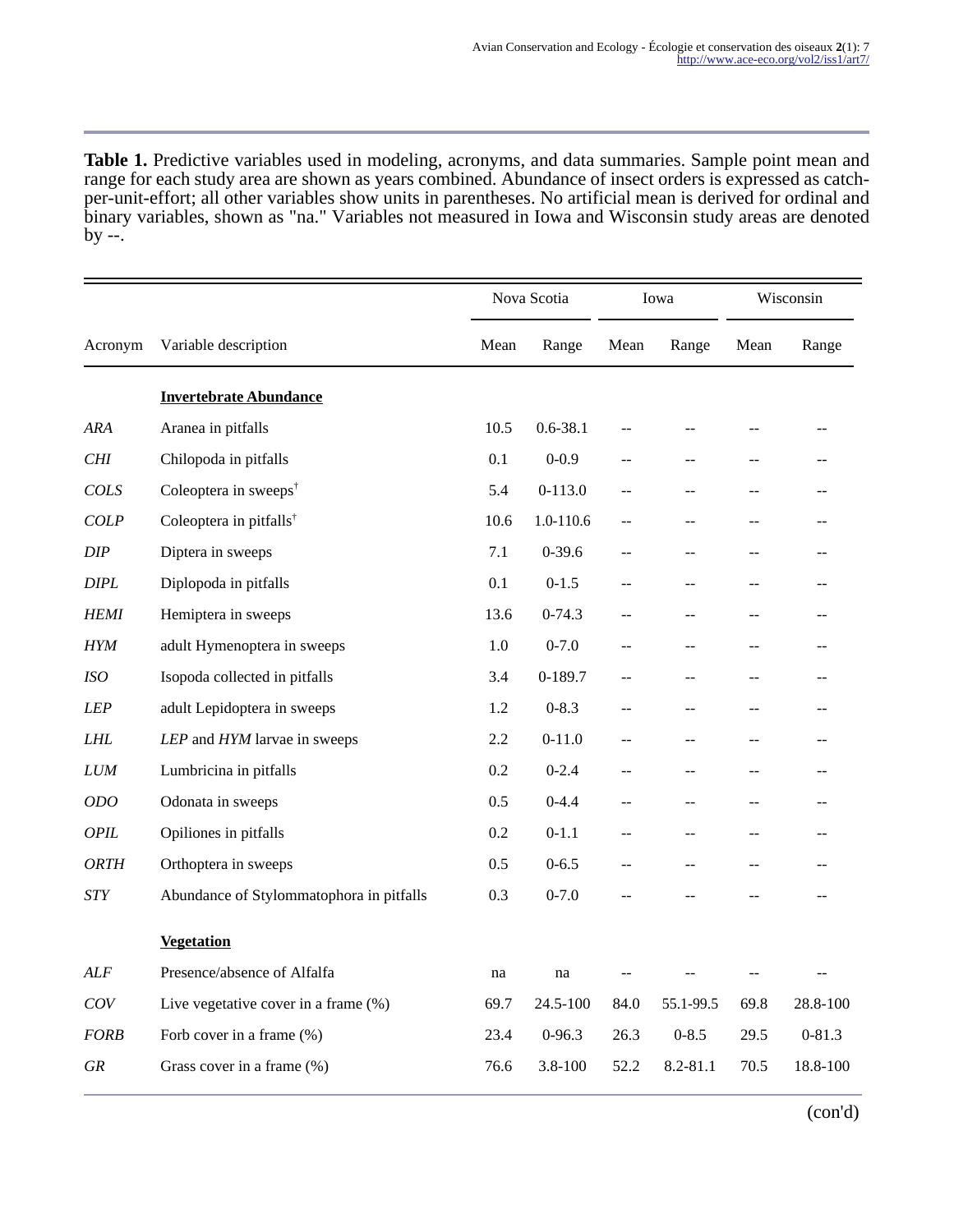| Height/density (dm) of May vegetation                     | 3.0   | $1.0 - 7.5$       | 4.7 | $1.2 - 12.2$ | 0.9 | $0 - 3.1$ |
|-----------------------------------------------------------|-------|-------------------|-----|--------------|-----|-----------|
| Presence/absence of Spartina spp. (cordgrass)             | na    | na                |     |              |     |           |
| <b>Other</b>                                              |       |                   |     |              |     |           |
| Length of ditch (m) in point-count plot                   | 2.8   | $0-11.5$          |     |              |     |           |
| Harvest date in the current year                          | 6 Jul | $6$ Jun-15<br>Aug |     |              |     |           |
| Harvest date in the preceding year                        | 5 Jul | $6$ Jun-15<br>Aug | --  |              |     |           |
| Conditional detection probability for Bobolink            | 0.44  | $0.42 - 0.45$     |     |              |     |           |
| Conditional detection probability for Savannah<br>Sparrow | 0.41  | $0.4 - 0.45$      |     |              |     |           |
| Conditional detection probability for Nelson's<br>Sparrow | 0.40  | $0.35 - 0.42$     |     |              |     |           |
| 2002, 2003, or 2004                                       | na    | na                |     |              |     |           |
|                                                           |       |                   |     |              |     |           |

<sup>†</sup> COLS and COLP represent prey abundance estimates from the same taxonomic order, but were considered as separate variables because they reliably sampled different families (Elateridae (click beetles) by sweeps, and Carabidae (ground beetles and tiger beetles) by pitfalls).

Grass height and density, hereafter "*HD*" (Table 1) were measured simultaneously in each plot using a visual obstruction "Robel pole" (Robel et al. 1970) placed ~5 m from the plot center. Live vegetative cover (%), and the percent of that cover that was grass or forbs, were determined within plots using Daubenmire frames (Daubenmire 1959) thrown (> 5 m) in each cardinal direction from the plot center. Litter depth was measured within the frame with a ruler against a profile cut from the soil. The presence/absence of alfalfa, a known negative correlate of Bobolink abundance (Bollinger 1988; Bollinger et al. 1990), and slough cordgrass (*Spartina pectinata*), a putative positive correlate of Nelson's Sparrow occurrence (Murray 1969) was also determined for each plot.

Terrestrial invertebrate abundance, quantified as catch-per-unit-effort, was sampled using pitfall traps checked weekly throughout the study season. One pitfall trap was placed 10 m north and south of each plot center. Pitfall traps were 15 cm deep plastic cups, flush to soil surface, with 3–5 cm of a soap and water mixture on the bottom. All captured

specimens were identified to order, or further when possible. Although pitfall traps captured specimens from a large number of taxa, those most represented by this method, and reported here, are Aranea (spiders), Chilopoda (centipedes), Coleoptera (beetles), Diplopoda (millipedes), Isopoda (sowbugs), Lumbricina (earthworms; class Oligochaeta), Stylommatophora (slugs; class Gastropoda), and Opiliones (harvestmen).

To sample a greater proportion of flying insects, we conducted weekly sweep-netting, which involved a series of horizontal sweeps with a sailcloth sweep net through the grass canopy along a 10 m transect east and west of plot centers. All captured specimens were identified to order, or further when possible, and quantified as catch-per-unit-effort. Although sweeps captured specimens from a large number of taxa, this method captured more aerial arthropods than pitfall trapping, and better represented Diptera (flies), Hemiptera (true bugs), Hymenoptera (wasps, bees, ants), Lepidoptera (moths, butterflies), Odonata (primarily damselflies), and Orthoptera (grasshoppers). Both adults and larvae were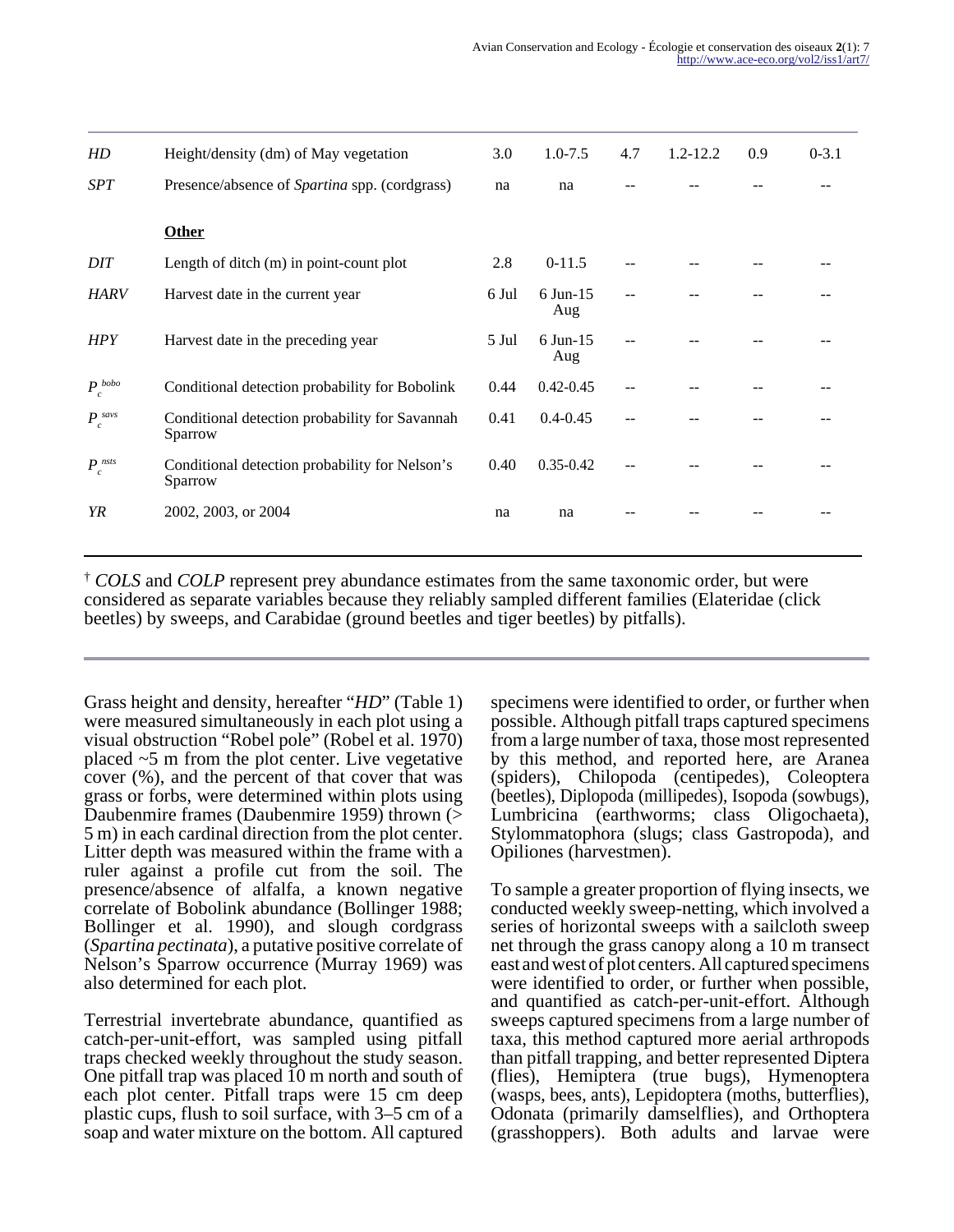represented in Hymenoptera and Lepidoptera, and we use the order name in reference to only adults. Because some larvae of these two orders cannot be separated without labor-intensive techniques, we collapsed larvae data to a composite variable of "Lepidoptera and Hymenoptera larvae" (*LHL*, Table 1) that can be viewed more simply as "caterpillars". Note that both techniques captured a large number Coleoptera. We separate these in modeling according to capture method (Table 1) because sweeps collected more Elateridae (click beetles) and pitfalls more Carabidae (ground beetles and tiger beetles).

Lastly, we included five variables generally descriptive of physiography and management. For each plot, we converted date of harvest to an annual-Julian date. For modeling, we use date of harvest in the current year and in the previous year. To control for annual effects we included the sample year as a covariate. Because pilot work (Nocera and Milton, *unpublished data*) in 2000-2001 indicated that Nelson's Sparrows frequented hayfield drainage ditches, we also quantified the amount of ditch contained in each plot and measured from 1:10,000 scale air photos.

### **Independent data sets**

To test the models, we obtained data (Renfrew 2002) from a random subsample of 50 point-count stations conducted each year from 1997-1999 across 74 pastures in six southwestern Wisconsin counties. Point-count surveys of five-minute duration with a fixed 100 m radius were conducted twice per year (once each in May and June) during which all individuals seen or heard were counted. Because a 100 m radius was used in the Wisconsin study, which covers four times more area than counts using 50 m at the other two sites, i.e., Nova Scotia and Iowa, we reduced all abundance data from Wisconsin by a factor of four. This correction requires the realistic, although untested, assumption that the relationship between log-area and logdensity is linear. The two species in common with the present study are Savannah Sparrow, which were sampled in comparable densities (0.83 individuals/sample point vs. 1.25 in Nova Scotia), and Bobolink, which occurred in higher densities in Nova Scotia (0.19 vs. 0.91).

Vegetation measurements in Wisconsin were conducted in late May along four transects at right angles to each point-count station. Measurements

in common with our study (as per Table 1) were % live cover, % of live cover that was forbs, and litter depth, which were estimated to the nearest 5% in Daubenmire frames. Visual obstruction measurements were made with a Robel pole (*HD* as per Table 1), modified slightly as readings were made at a height of 1.5 m. Cover measurements were similar to the present study, but because the study was conducted in grazed pastures, both  $HD$  (mean  $= 0.87$  dm) and litter measurements (mean  $= 1.02$  cm) were below those in Nova Scotia hayfields (mean = 3.0 dm and 3.3 cm, respectively).

The second independent dataset (Fletcher 2003) is a random subsample of 204 point-count stations drawn from a total 279 and 42 transects drawn from a total 60 conducted from 1999–2000 across 30 prairie/restored grassland sites in northern Iowa. Point-count surveys were conducted within a fixed 50 m radius, and counts along 25 m width transects of 100–400 m length, three times per year, generally once in late May, mid-June, and early July, during which all individuals seen or heard were counted. Bobolinks were sampled at higher densities (1.7 individuals/sample unit) to the present study (0.91), however Savannah Sparrows were encountered at lower densities (0.34 vs. 1.25).

Iowa vegetation measurements were conducted in July at four locations within a 50 m radius of each point-count station, and at five locations in each 25 m increment of a transect route. Those in common with the present study (as per Table 1) were live cover (%), and the percent of that cover that was either forbs or grass, estimated in Daubenmire frames. Also, visual obstruction measurements were taken using a Robel pole (see above; *HD* as per Table 1), where litter depth measurements were also made. Cover measurements were very similar to the present study, but either because of vegetation differences or because measurements were made later in the season, *HD* is, on average greater (mean = 4.7 dm; Fletcher and Koford 2002) than ours sampled in May (mean  $= 3.0$  dm).

# **Statistical analysis**

Statistical models were generated using R version 2.4.1 (R Development Core Team 2006). Prior to modeling each response, we reduced the 27 explanatory variables (summarized in Table 1) to a smaller group of candidate variables. From this, we generated global models using the retained variables and used mixed-effects logistic regression to model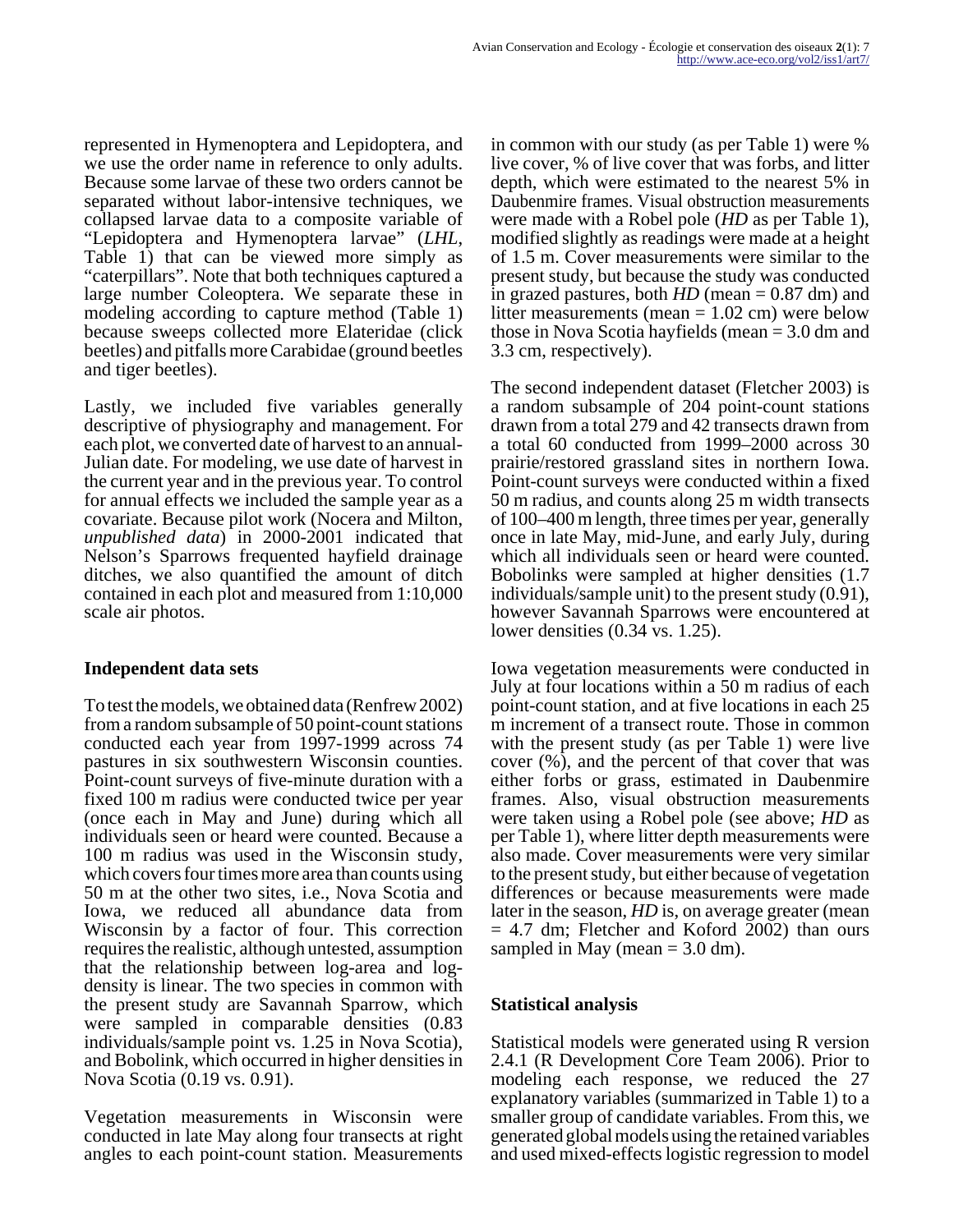occupancy, ordinal regression to model reproductive activity, and linear mixed-effects regression to model abundance. We accounted for temporal and possible spatial pseudoreplication in our data by including site and point-count station as nested random effects. We then chose the best-fit model as that which most reduced Akaike's Information Criterion (AIC; Akaike 1974). We further assess model fit by examining the parameter estimates of the final model and the variance associated with the random effects.

#### *Predictive variables*

We first accounted for the fact that abundance of each study species differed between sites, creating potential heterogeneity in detection probability. Although grassland birds occur in very open areas, and yield a high degree of detection during pointcount surveys (particularly at ranges <50 m; Rotella et al. 1999), we accounted for any latent detection heterogeneity by *a posteriori* calculation of a 'conditional detection probability' (*P<sup>c</sup>* ; Royle and Nichols 2003) for each site. We then used the resultant  $P_c$  as a covariate in all occupancy models.

We then reduced the set of 27 predictive variables by (1) eliminating the variable with the strongest collinearity within a pair (Graham 2003), and (2) using statistical criteria to select putatively important variables. To account for collinearity, we calculated *r* for each pairwise combination of variables. For those pairs with  $r > 0.7$ , we retained the variable we felt was more likely associated with habitat selection. For instance, because of persistent strong collinearity between May and June vegetation *HD* measurements, we used May samples, as they were more likely to be a cue used in territory establishment.

For models of occupancy and reproductive activity, candidate explanatory variables were selected, from those not eliminated because of collinearity, by retaining only those singular variables with a Mallow's *Cp* score (Mallow 1973) above that of a null model. The resultant set of candidate models contained the global model and all possible combinations of retained variables.

For abundance models, following the elimination of variables due to collinearity, candidate explanatory variables were selected by retaining only those above an arbitrarily set threshold of the upper 50% of the 27 candidate explanatory variables with the highest individual F-statistic, which also had at least  $0.10$  pr(|t|). The 50% threshold lacks statistical basis, but served to substantially reduce the dimensionality of models built from an otherwise complex set of variables. The candidate model set then contained the global model and all possible combinations of retained variables.

Variables were log transformed whenever it improved variance homogeneity and brought the model residual distribution closer to normality through visual assessment of qq-norm plots. However, for discussion purposes we present nontransformed variables (e.g., Table 1).

#### *Models*

We built mixed-effects logistic regression (function 'lmer' in package '*lme4*' in R; version 0.9975-13, Bates and Sarkar 2007), incorporating a binomial distribution and logit link, to model point-count data, which were reduced to binary presence/ absence (occupancy). Mean abundance of birds was modeled with linear mixed-effects regression (package '*nlme*' in R; version 3.1-79, Pinheiro et al. 2006), maximizing the restricted log-likelihood to fit the model. In both cases, we included 'site' and 'point-count station' as nested random effects.

Because the reproductive activity data are ordinal (semi-quantitative) and cannot be fitted to a logistic model, we fitted an ordinal regression model using proportional odds (package '*Design*' in R; version 2.0-12, Harrell 2005; see also Walker and Duncan 1967; Guisan and Harrell 2000). We identified that ordinal models met the equal slopes assumption of ordinal modeling by examining smoothed partial residual plots. We did not explicitly examine random effects in these models because the proportional odds structure applies the logit cumulatively, not separately, so as to estimate both random and fixed effects (Agresti 2002). In addition, the nature of the reproductive activity index is itself cumulative; in other words, its derivation is dependent upon temporal pseudoreplication.

The resultant set of top models were compared to the reduced models (i.e., only variables with analogs in our study) for Iowa and Wisconsin data on mean abundance and occupancy (reproductive activity data were not available). From this model set, we then compared the top models to determine which variables were retained in common across the three study regions. Uncertainty about the importance of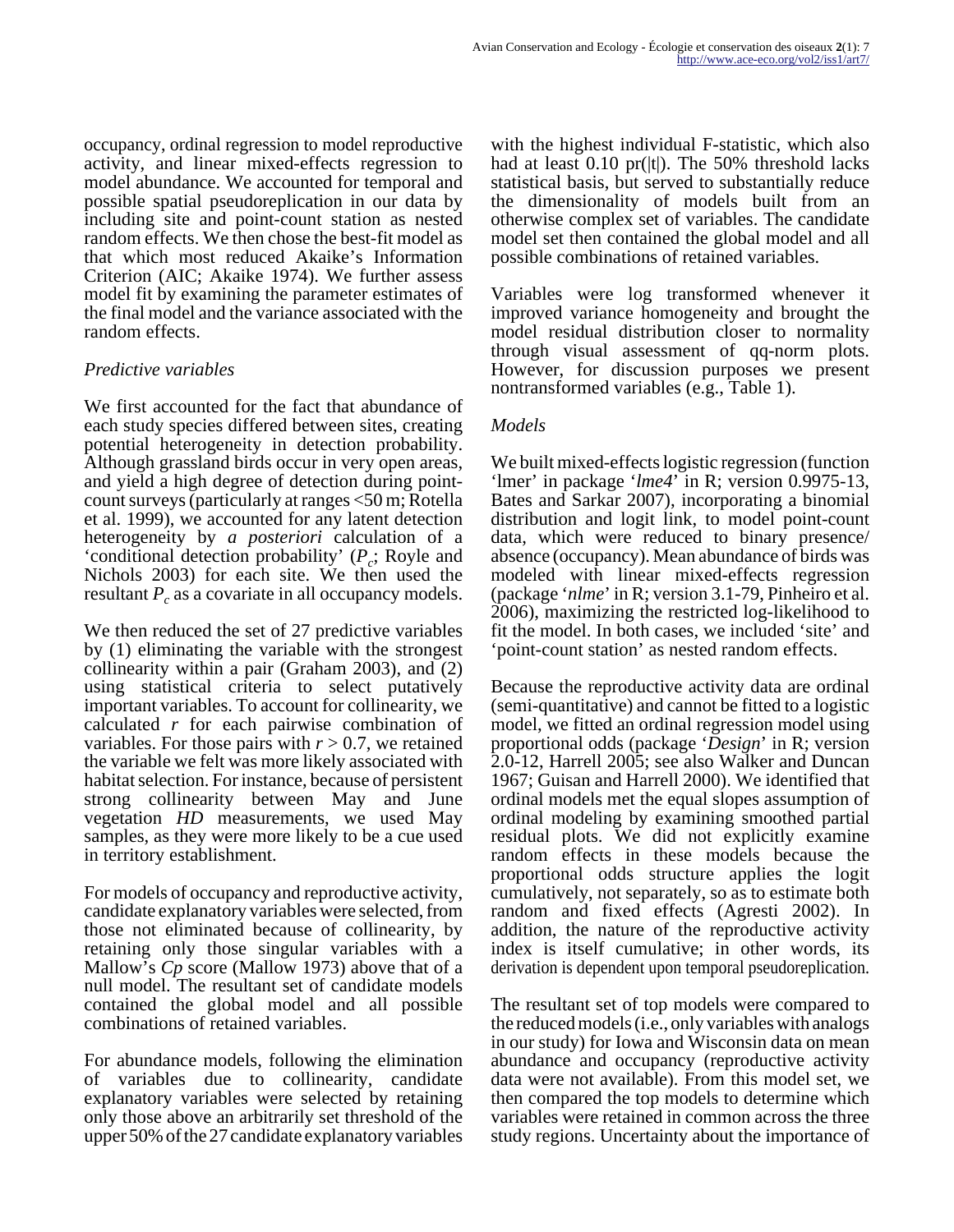a variable in Nova Scotia models was considered 'reduced' (i.e., prediction success was higher) if Iowa or Wisconsin models retained the same variables.

# **RESULTS**

For each response variable modeled, the predictive variables retained for model building are listed in Table 2. In general, conditional detection probability estimates (*P<sup>c</sup>* ) were similar among sites. There was a slight difference in  $P_c$  between sites for all study species (Table 1) but was not strong enough to be retained as a candidate variable in model sets for any response.

All top models describing occupancy (Table 2), abundance and reproductive activity were associated with AIC values substantially below that of the global models. Except for the model describing overall, i.e., both sex, abundance of Bobolinks, little variance was associated with the random effects of site and point-count station. Parameter estimates for each model are presented in Table 3.

### **Abundance models**

The top model (Table 2) for Bobolink abundance (both sexes combined) indicated positive relationships to *HD* and the abundance of Orthoptera and Hemiptera (many of which were meadow plant bugs [*Leptopterna dolabrata*, suborder Heteroptera] and others in family Miridae). The positive relationship between *HD* and Bobolink abundance was particularly strong (Fig. 1). However, this model had the highest variance associated with the random effects of 'site' and 'point-count station' of any model assessed. A similar model was selected for female abundance (Table 2), showing a positive relationship with *HD* and Hemiptera abundance. Among Bobolink models, the model for female abundance also showed the least variance associated with random effects. The top male abundance model (Table 2) was a positive relationship with vegetative cover (%) and a negative relationship with the presence of alfalfa.

Models for the two sparrow species could be constructed only for the sexes combined because they are sexually monochromatic. For both species, the variance associated with random effects was trivial. The best Savannah Sparrow abundance model (Table 2) was a positive association with flies (Diptera) and a negative relationship to both *HD* and centipedes (Chilopoda). The strong negative relationship to *HD* (Fig. 2) is in contrast to the positive relationship seen with Bobolink abundance. The top model for Nelson's Sparrow abundance (Table 2) was a positive relationship with abundance of grasshoppers (Orthoptera) and ditches, and a negative relationship with presence of alfalfa. The relationship between Nelson's Sparrow abundance and ditches was remarkably strong (Table 3).

# **Occupancy models**

The top model (Table 2) for presence/absence of Bobolink (sexes combined) indicated a positive relationship to *HD* and a negative relationship to forb cover. The top Savannah Sparrow model (Table 2) showed their presence/absence was related positively with the number of beetles in pitfall traps (Coleoptera, primarily Carabidae) and related negatively with vegetation *HD* and forb cover. The negative influence of *HD* was the strongest among the variables in the top model of Savannah Sparrow occupancy. The top Nelson's Sparrow model (Table 2) showed positive relationships with caterpillars, spiders (Aranea), and ditches. Again, the models for the two sparrow species were not influenced by the variance associated with the random effects.

# **Reproductive activity models**

The top Bobolink reproductive activity model (Table 2) was a positive relationship with *HD*, spiders, flies, and damselflies (Odonata). The influence of *HD* on Bobolink reproductive activity was particularly strong compared to the remaining variables in the top model (Table 3). The top Savannah Sparrow reproductive activity model (Table 2) was a positive association with harvestmen (Opiliones) and a negative association with forb cover. The top model for Nelson's Sparrows, like Bobolinks, showed a positive relationship to *HD* and spiders. The relationship between Nelson's Sparrow reproductive and ditches was the strongest of any assessed in the study (Table 3). Because of the proportional odds structure of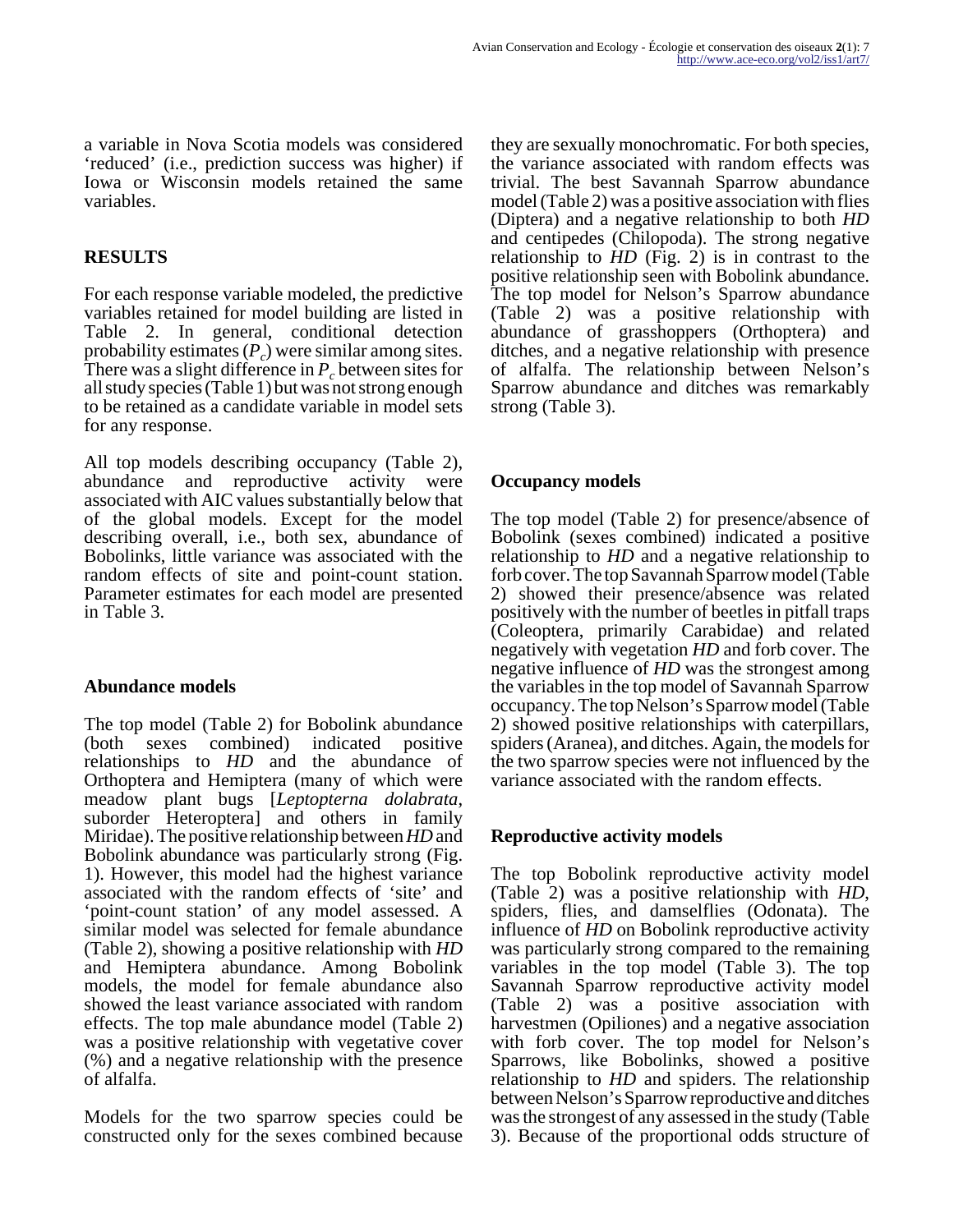**Table 2.** Top models from the Nova Scotia study area for abundance, occupancy, and reproductive activity of Bobolink, Savannah Sparrow, and Nelson's Sharp-tailed Sparrow. Model notation follows Table 1. For comparison, the value of Akaike's Information Criterion (AIC) is provided for the global and final models. The variance associated with the random effects of site and point-count station is provided for models with mixed effects. Parameter estimates and standard errors are presented in Table 3. Footnotes indicate the retained variables used in model building for each model set. For occupancy and reproductive activity models, variables were retained if they had a Mallow's Cp score (Mallow 1973) above that of a null model. Variables were retained for abundance models if they were within the upper 50% of highest individual Fstatistics and had at least 0.10 pr (|t|).

| Model for                           | Top Model              | Global AIC | <b>Best AIC</b> | $\sigma^2$ Site | $\sigma^2$ Point |
|-------------------------------------|------------------------|------------|-----------------|-----------------|------------------|
| <b>Bobolink</b>                     |                        |            |                 |                 |                  |
| abundance (female + male) $\dagger$ | $HD + HEMI + ORTH$     | 386.4      | 364.4           | 0.337           | 0.324            |
| abundance (female) <sup>‡</sup>     | $COV - ALF$            | 272.2      | 234.2           | 0.149           | 0.131            |
| abundance (male) <sup>§</sup>       | $HD + HEMI$            | 151.7      | 123.5           | 0.043           | 0.036            |
| $\alpha$ occupancy                  | $HD$ - $FORB$          | 149.3      | 142.8           | 0.123           | 0.114            |
| reproductive activity <sup>1</sup>  | $HD + ARA + DIP + ODO$ | 152.2      | 149.8           |                 |                  |
| <b>Savannah Sparrow</b>             |                        |            |                 |                 |                  |
| abundance <sup>#</sup>              | DIP - CHI - HD         | 329.6      | 295.1           | 0.005           | $\boldsymbol{0}$ |
| occupancy <sup>††</sup>             | COLP - FORB - HD       | 49.3       | 42.2            | 0.007           | $\overline{0}$   |
| reproductive activity <sup>##</sup> | OPIL - FORB            | 107.6      | 101.8           |                 |                  |
| <b>Nelson's Sparrow</b>             |                        |            |                 |                 |                  |
| abundance <sup>§§</sup>             | $DIT + ORTH - ALF$     | 8.4        | $-40.0$         | 0.018           | $\boldsymbol{0}$ |
| $\alpha$ occupancy $\ $             | $DIT + ARA + LHL$      | 235.1      | 228.8           | 0.001           | $\boldsymbol{0}$ |
| reproductive activity <sup>11</sup> | $HD + ARA - ALF$       | $-39.2$    | $-44.1$         |                 |                  |

† *ALF, COV, FORB, HD, HEMI, LIT, ORTH, SPT* ‡ *ALF, COV, DIP, DIPL, FORB, HD, HEMI, LIT, ODO, SPT* § *ALF, DIP, HARV, HD, HEMI, HYM, LHL, LIT, ODO, ORTH* <sup>|</sup> *COV, DIP, FORB, HARV, HD, LIT* ¶ *ALF, ARA, COV, DIP, DIPL, GR, HD, HEMI, LIT, LUM, ODO, ORTH* # *ALF, CHI, COLS, DIP, HARV, HD, ORTH, STY, YR* †† *COLP, COLS, DIP, FORB, HD, LIT* ‡‡ *ALF, ARA, CHI, COLS, FORB, HPY, LUM, OPIL, ORTH, STY, YR* §§ *ALF, ARA, DIT, HARV, HEMI, LIT, ODO, ORTH, SPT, STY* || *ALF, ARA, DIT, LHL, LIT, HARV, SPT* ¶¶ *ALF, ARA, HD, LIT, LUM, YR*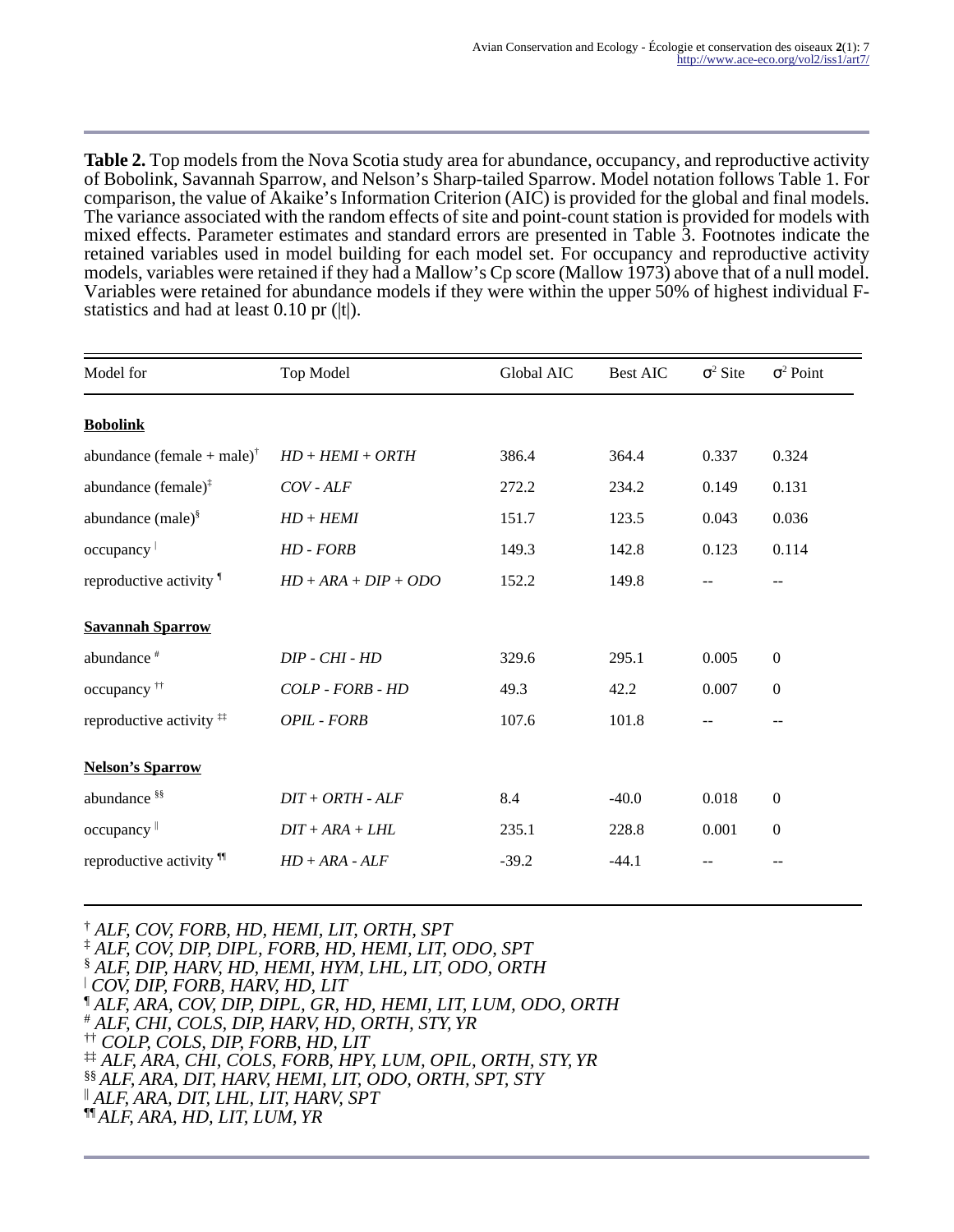| Model for                 | Variables retained in best<br>model | $\beta$ (SE)  |
|---------------------------|-------------------------------------|---------------|
| <b>Bobolink</b>           |                                     |               |
| abundance (female + male) | HD                                  | 0.34(0.19)    |
|                           | <b>HEMI</b>                         | 0.03(0.02)    |
|                           | <b>ORTHO</b>                        | 0.71(0.98)    |
| abundance (female)        | COV                                 | 0.34(0.15)    |
|                           | ALF                                 | $-0.36(0.19)$ |
| abundance (male)          | HD                                  | 0.17(0.08)    |
|                           | <b>HEMI</b>                         | 0.02(0.01)    |
| occupancy                 | HD                                  | 0.68(0.25)    |
|                           | <b>FORB</b>                         | $-0.19(0.08)$ |
| reproductive activity     | HD                                  | 1.14(0.39)    |
|                           | ARA                                 | 0.69(0.20)    |
|                           | <b>DIP</b>                          | 0.07(0.02)    |
|                           | ODO                                 | 0.09(0.03)    |
| <b>Savannah Sparrow</b>   |                                     |               |
| abundance                 | DIP                                 | 0.02(0.01)    |
|                           | <b>CHIL</b>                         | $-0.65(0.38)$ |
|                           | HD                                  | $-0.37(0.15)$ |
| occupancy                 | COLP                                | 0.51(0.21)    |
|                           | <b>FORB</b>                         | $-0.04(0.02)$ |
|                           | HD                                  | $-1.12(0.45)$ |
| reproductive activity     | <b>OPIL</b>                         | 1.87(0.52)    |
|                           | <b>FORB</b>                         | $-0.19(0.08)$ |

**Table 3.** Model coefficients with standard errors in parentheses for variables retained in final models (Table 2) for abundance, occupancy, and reproductive activity of Bobolink, Savannah Sparrow, and Nelson's Sharp-tailed Sparrow in Nova Scotia. Model notation follows Table 1.

(con'd)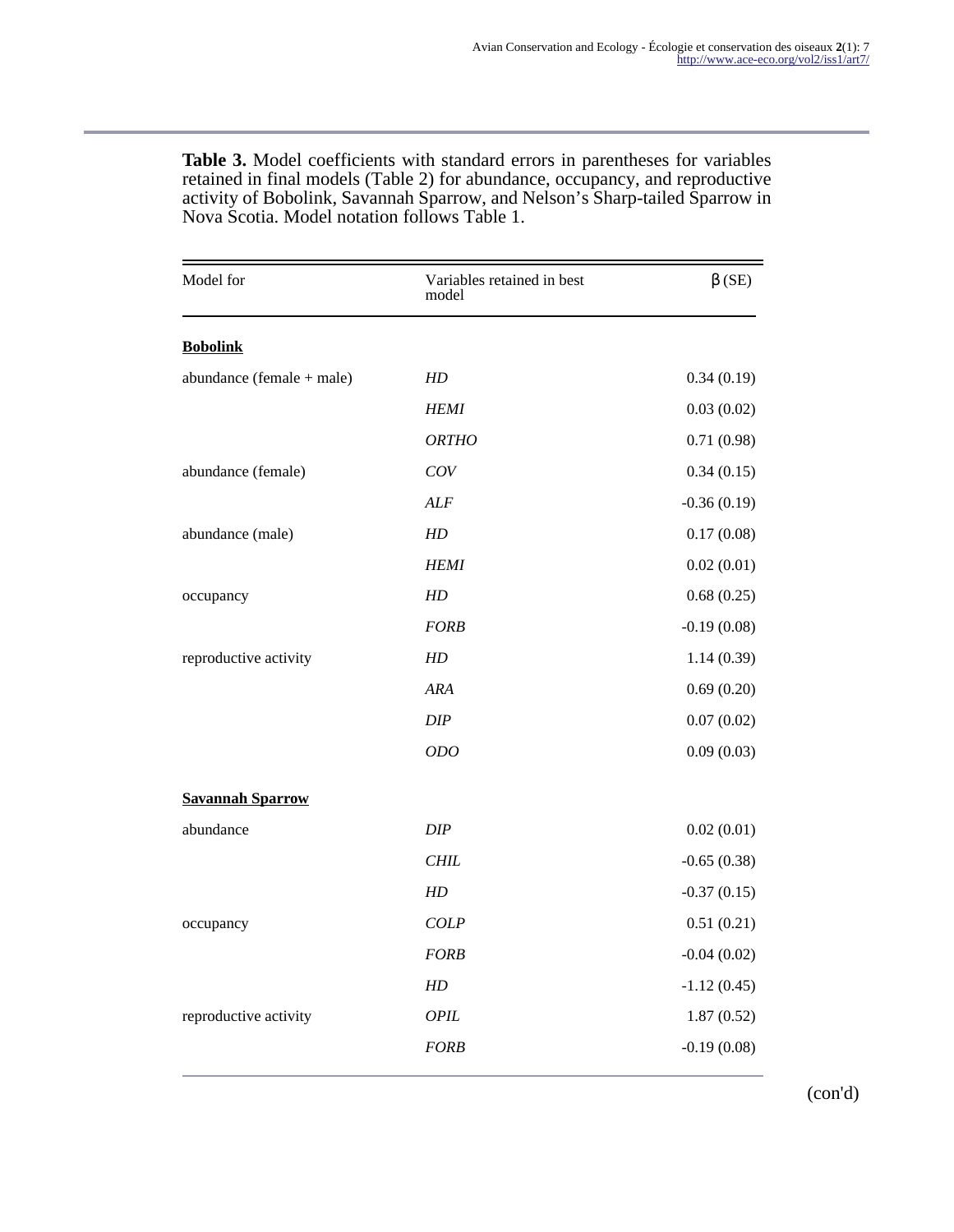| abundance             | DIT          | 3.22(0.93)    |
|-----------------------|--------------|---------------|
|                       | <b>ORTHO</b> | 0.05(0.02)    |
|                       | ALF          | $-0.14(0.05)$ |
| occupancy             | DIT          | 7.12 (10.89)  |
|                       | ARA          | 0.06(0.03)    |
|                       | <i>LHL</i>   | 0.26(0.12)    |
| reproductive activity | HD           | 0.19(0.06)    |
|                       | ARA          | 0.03(0.01)    |
|                       | ALF          | $-0.49(0.23)$ |

ordinal regression, random effects were not modeled.

### **Models from independent data sets**

Comparing the best models from our study site to only analogous variables for each regional dataset yielded the top models in Table 4. Vegetation *HD* was most important in every model for Bobolink occupancy and abundance (sexes combined) and represents a strongly predictive variable. *HD* was also negatively related with Savannah Sparrow abundance in Iowa prairie/restored grasslands (as we observed in Nova Scotia hayfields), but positively associated with Savannah Sparrow abundance in Wisconsin pastures. *HD* was also retained as a positive term in the top models for Savannah Sparrow occupancy in Wisconsin (but was negative in Nova Scotia). Two very different models (Table 4) to predict male Bobolink abundance were chosen for Iowa and Nova Scotia. Wisconsin data were not available.

# **DISCUSSION**

This study identified habitat characteristics important to three grassland bird species across a large geographic area. Moreover, the importance of these habitat features was observed in agroecosystems under three different forms of land use. This allows for the development of some generalized conservation and habitat management prescriptions for the three species, which should benefit other species as a result. This study also illustrates the importance of confronting models with data from other regions and independent research, which makes our recommendations more likely to be applicable across a range of agricultural grasslands and regions.

For Bobolinks, higher and denser grass in May, i. e., the pre-breeding season, was associated with increased occupancy rates and abundance in each study region, i.e., Nova Scotia, Iowa, and Wisconsin, representing three agricultural landscape types: hayfield, pasture, and restored prairie. This is consistent with other reported correlations of Bobolink abundance from other regions (Herkert 1994, Bollinger 1995). It is worth noting that the high variance associated with random effects in Bobolink abundance models is likely related to the propensity of males to aggregate their territories, although this speculation warrants further examination. Reproductive activity, in Nova Scotia, was also positively related to vegetation heightdensity in May for both Bobolinks and Nelson's Sparrow. This highlights the general importance of vegetation height-density (see also Madden et al. 2000), which has been linked with fitness for other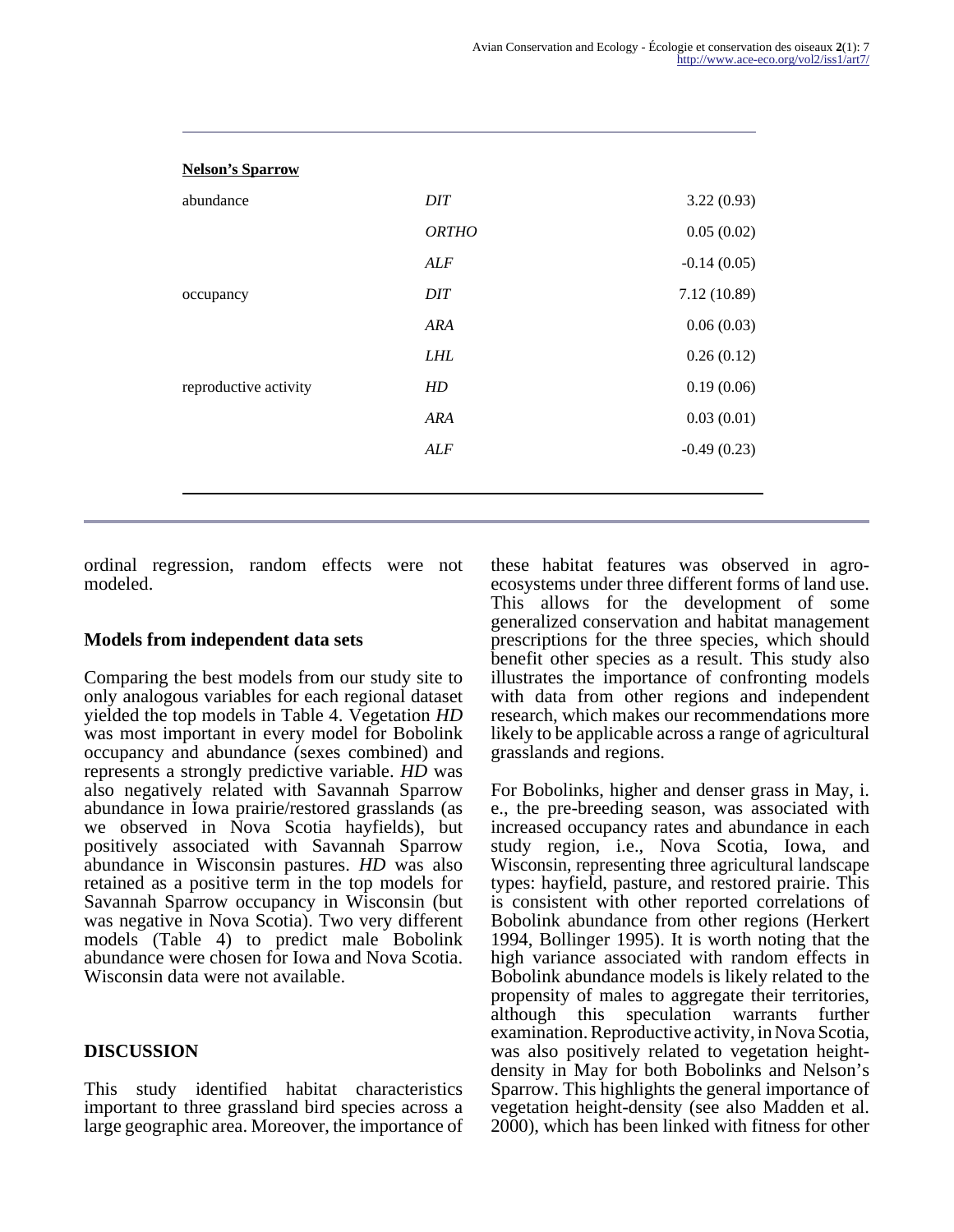**Fig. 1.** Mean abundance of Bobolink/point-count station as a function of vegetation height-density in dm, determined using method of Robel et al. 1970 in May. Although linear mixed-effects models were used, least-squares trendline is shown to illustrate direction of relationship.

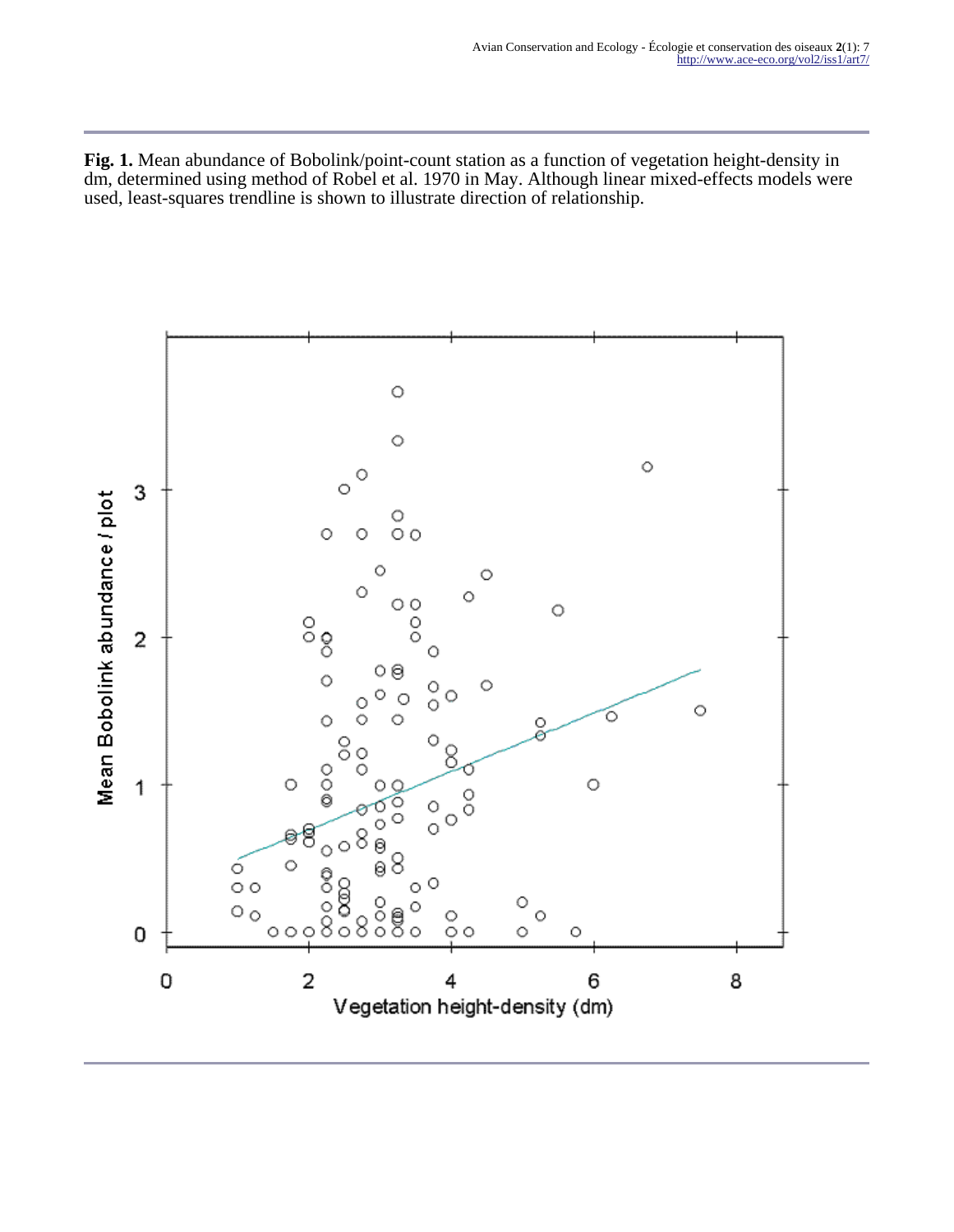**Fig. 2.** Mean abundance of Savannah sparrow per point-count station as a function of vegetation heightdensity in dm, determined using method of Robel et al. 1970 in May. Although linear mixed-effects models were used, least-squares trendline is shown to illustrate direction of relationship.

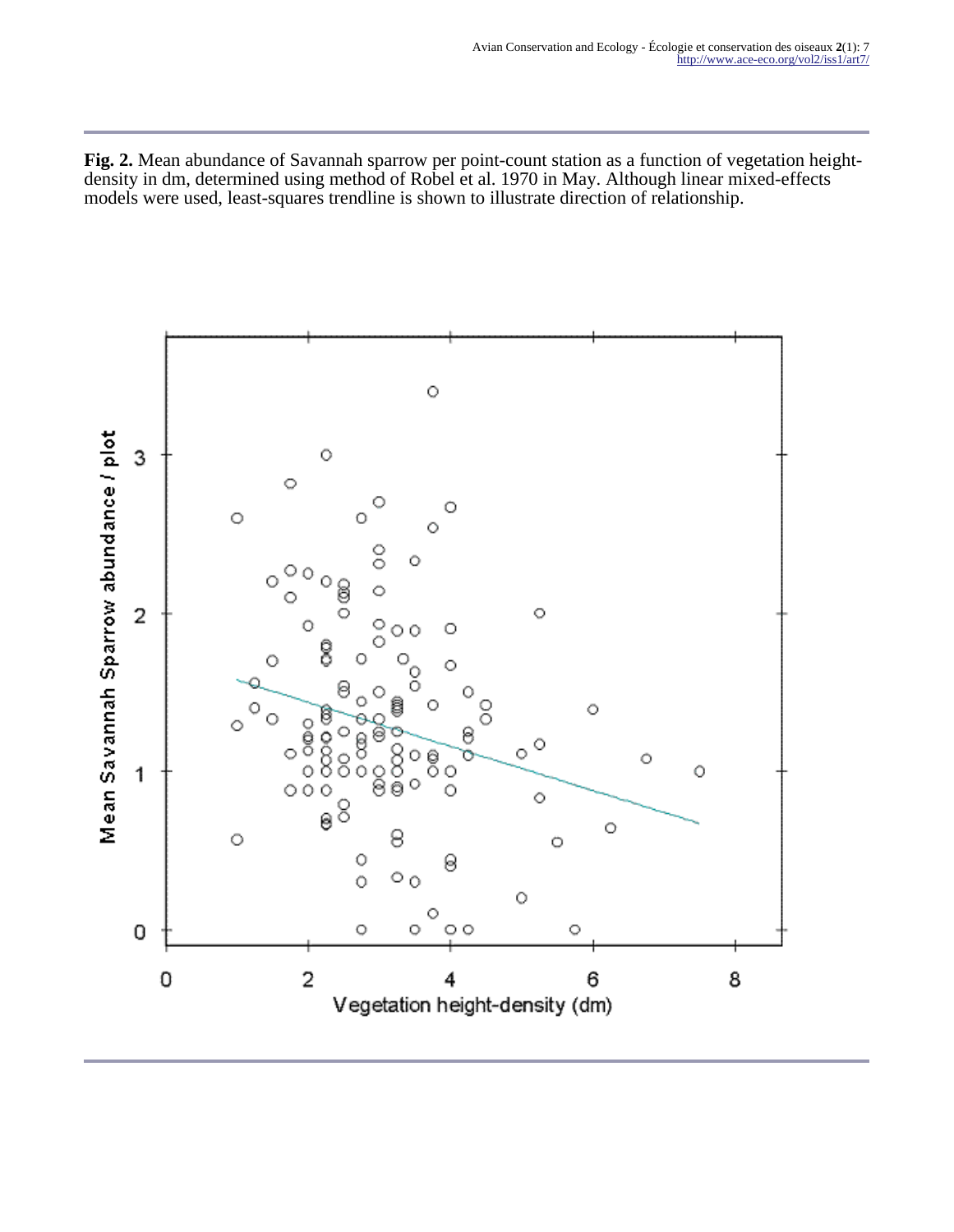**Table 4.** Top models of vegetative correlates (notation as per Table 1) for presence/absence, i.e., occupancy, and abundance of Bobolinks and Savannah Sparrows from three different regions, habitat types, and studies: Nova Scotia, i.e., hayfields, this study, Wisconsin (pastures; Renfrew 2002), and Iowa (prairies and restored grasslands; Fletcher 2003). Only combined-sex Bobolink data were available for Wisconsin. Lower-case letters represent variables important to Nova Scotia models not sampled in Wisconsin or Iowa. Logistic mixed-effects models were created to model occurrence, and linear mixed-effects models for abundance. Variables in bold are shared in top models for all study sites.

|                                      |                        | Region       |                         |
|--------------------------------------|------------------------|--------------|-------------------------|
| Top model of:                        | Nova Scotia            | Wisconsin    | Iowa                    |
| Bobolink occupancy                   | HD-FORB                | HD           | $HD + LIT + COV$        |
| Bobolink abundance (female $+$ male) | $HD + hemi + orth$     | HD           | $HD + LIT + FORB + COV$ |
| Bobolink abundance (female)          | $COV - alf$            |              | HD                      |
| Savannah Sparrow occupancy           | $Colp$ - $FORB$ - $HD$ | $HD$ - $COV$ | <b>LIT</b>              |
| Savannah Sparrow abundance           | $dip$ - $chi$ - $HD$   | $HD + FORB$  | $-COV - HD$             |

species associated with farmland like the Magpie (*Pica pica*) and Meadow Pipit (*Anthus pratensis*) (Perkins et al. 2000). Increased height and density (in the spring) could indicate suitable nesting locations because it facilitates nest concealment and reduces detection by predators (Fondell and Ball 2004), and provides seeds for foraging granivores in both early- and late-season (Vickery and Gill 1999).

Conversely, Savannah Sparrow abundance showed a negative relationship with vegetation heightdensity in both Nova Scotia and Iowa, but the reverse in Wisconsin pastures. This pattern of differential response to vegetation height-density has been documented before (see Madden et al. 2000), particularly for Savannah Sparrows (Fondell and Ball 2004). We attribute that vegetation heightdensity was negatively related with Savannah Sparrow abundance in Iowa and Nova Scotia, but positively associated with Savannah Sparrow abundance in Wisconsin pastures to an artefact either of pastures being so open that birds were using the tallest of what was otherwise very short grass, or were placing their nests in localized tufts of tall grass, but occurring throughout the pasture. This suggests a unimodal relationship between Savannah

Sparrow abundance and vegetation height-density that could be tested with additional data from areas with more mid-range vegetation height-density values than those examined here. This again highlights the ubiquity of the importance of vegetation height-density, but it is counter to the patterns that would benefit Bobolinks and Nelson's Sparrows. Although this species is limited by other physiographic factors, such as patch size (Vickery et al. 1994), it is not as much of a conservation concern because it is widespread and common (Dale et al. 1997).

Vegetation height-density in the pre-breeding season is an easily managed habitat characteristic. Ensuring fields are not cut late (e.g., after late August in Nova Scotia) in the preceding year, to allow for extra growth and height prior to winter, should promote reproductive activity for Nelson's Sparrow and Bobolink, and both Bobolink occupancy and abundance (see Fig. 1). In northern climes, this would mean forgoing either a third hay crop or a very late second crop for the year, usually harvested in September (Nocera and Milton, unpublished data). Refraining from cutting after August is a feasible practice, as third harvests of forage crops tend to be low yield (e.g., Kallenbach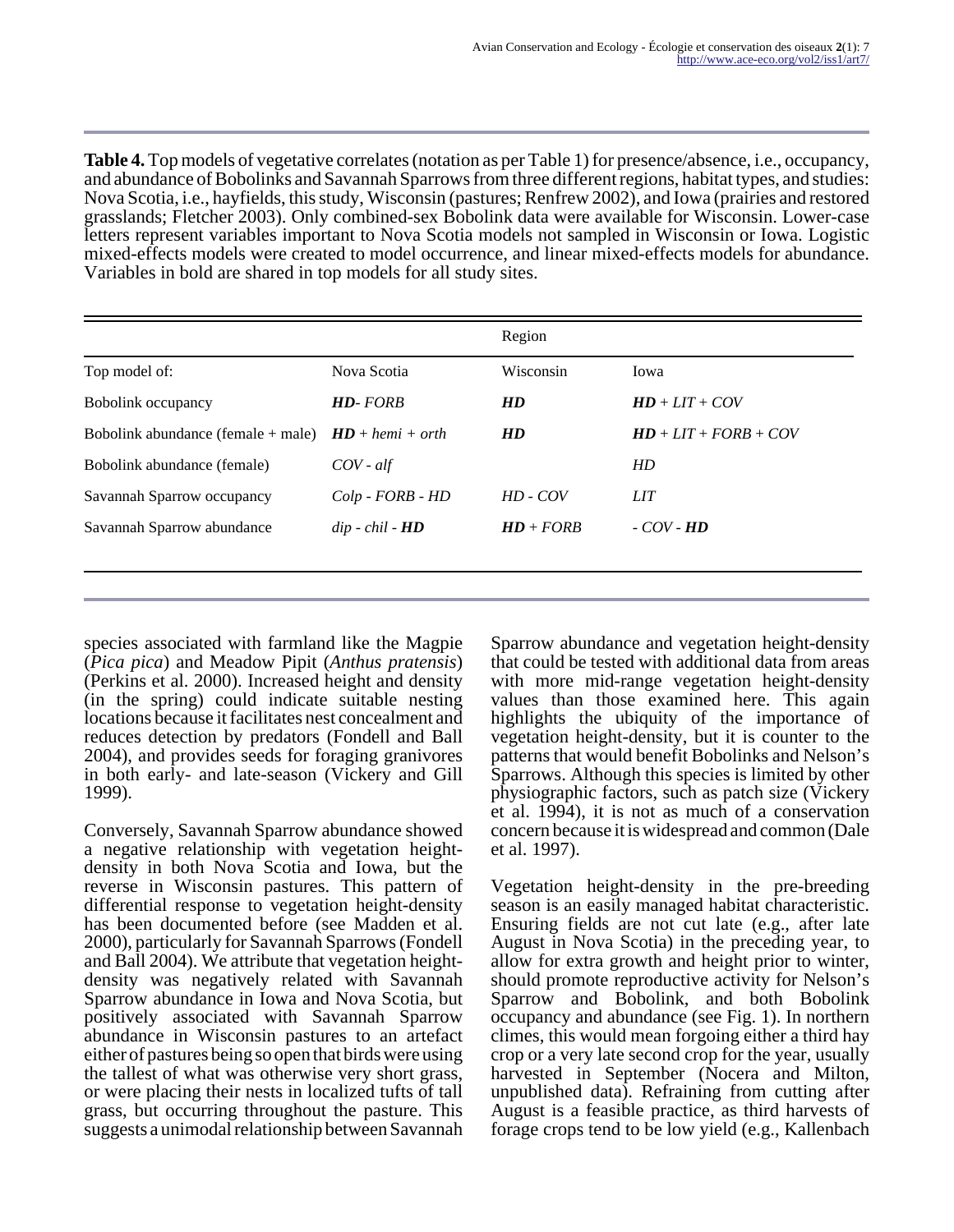et al. 2002) and are often harvested only to "clean up the field" rather than truly increase haylage stocks (Nocera and Milton, unpublished data). If a farm were in need of late-season harvests, simultaneous management could still be accomplished by staggering harvest across a farm so that some fields are cut after August to benefit species like Savannah Sparrows, while others are not cut after August to benefit other species. Vegetation heterogeneity in landscapes could be managed to benefit as many taxa as possible.

Birds can reproduce successfully in agricultural grasslands in which farmers delay their hay harvest until after fledging (Bollinger et al. 1990, Vickery et al. 2004, Nocera et al. 2005). Given the results of the current study, we suggest that, in addition to not harvesting too early (during the breeding period), it is likewise important to also not harvest some fields too late in the season (early fall), to ensure adequate growth in the spring. These recommendations would require that hay harvest be restricted to an optimal time window, which, in Nova Scotia, would be from early July to late August. We predict a large net conservation benefit from such a prescription for many species, which remains to be tested. Such benefits will also help agricultural landscapes shed the sometimes-unwarranted image of being reproductive sinks and "ecological traps" (Best 1986; Dale et al. 1997); a delayed first harvest will allow birds to reproduce successfully and a forgone late-season, often third, harvest will ensure adequate vegetative structure when they arrive in the spring. The farmer need not lose from this prescription, because hay of high nutritional quality can still be harvested (Nocera et al. 2005) during July and August.

An important connection to landscape physiography is the positive relationship between the total amount of ditch and Nelson's Sparrow occupancy and abundance. Nelson's Sparrows likely use hayfield ditches as foraging areas and saltmarsh surrogates, to fulfill a general requirement for dense, damp swards of vegetation (Greenlaw and Rising 1994; Hanson and Shriver 2006). Typically, ditches that remain uncut provide a damp environment with tall coarse vegetation. A simple management action that would benefit this species in agricultural lands during the breeding season is to ensure some ditches remain uncut. In Nova Scotia, farmers often cut grass in ditches and do not use the resultant hay (Nocera and Milton, *unpublished data*). This is largely because the dominant grass species in ditches tends to be coarse and early maturing, e.g., reed canary grass, making it unpalatable for livestock. Therefore, an easily executed management action is to limit the cutting of ditch grass to only periods of maintenance, the benefits of which are not limited to Nelson's Sparrow. For instance, in the UK, species of some conservation concern such as Whitethroats (*Sylvia communis*), Yellowhammers (*Emberiza citrinella*), and Reed Buntings (*E. schoeniclus*) can all benefit from proper ditch management (Vickery et al. 2004).

Prey did not influence whether Bobolinks occurred at a site. Savannah Sparrow occupancy patterns, however, did show a positive relationship with the abundance of pitfall-trapped beetles, i.e., primarily ground beetles, Carabidae. This is consistent with the finding that beetles constitute a substantial proportion of the Savannah Sparrow diet (>33%, Wheelwright and Rising 1993; Kobal et al. 1998), particularly during years of low grasshopper abundance (Miller and McEwen 1995). Additionally, Nelson's Sparrow occupancy was positively associated with abundance of caterpillars and spiders, both of which represent important prey items for adults and nestlings (Greenlaw and Rising 1994; particularly spiders, Montagna 1942).

On the other hand, arthropod prey was more often associated with how many individuals resided in an area. This does not suggest that the species are limited by prey availability (Wiens 1969), but rather indicates a simple tendency to settle in areas of greater resources. Bobolink abundance (in models for females and both sexes combined) was positively associated with true bugs; one of the top four prey groups fed to nestling Bobolinks (Wittenberger 1982). Hemipterans have one of the highest levels of gross energy content and fat composition among insects in agro-ecosystems (Robel et al. 1995), particularly members of family Miridae (plant bugs), which constituted the bulk of Hemipterans sampled in this study. Nelson's Sparrow abundance was likewise positively related to grasshopper abundance; an important link given that grasshopper species representing four different families are known to be food for nestlings (Greenlaw and Rising 1994). Abundance of Savannah Sparrows also showed positive correlation to the abundance of flies, another known prey item (Wheelwright and Rising 1993; Kobal et al. 1998).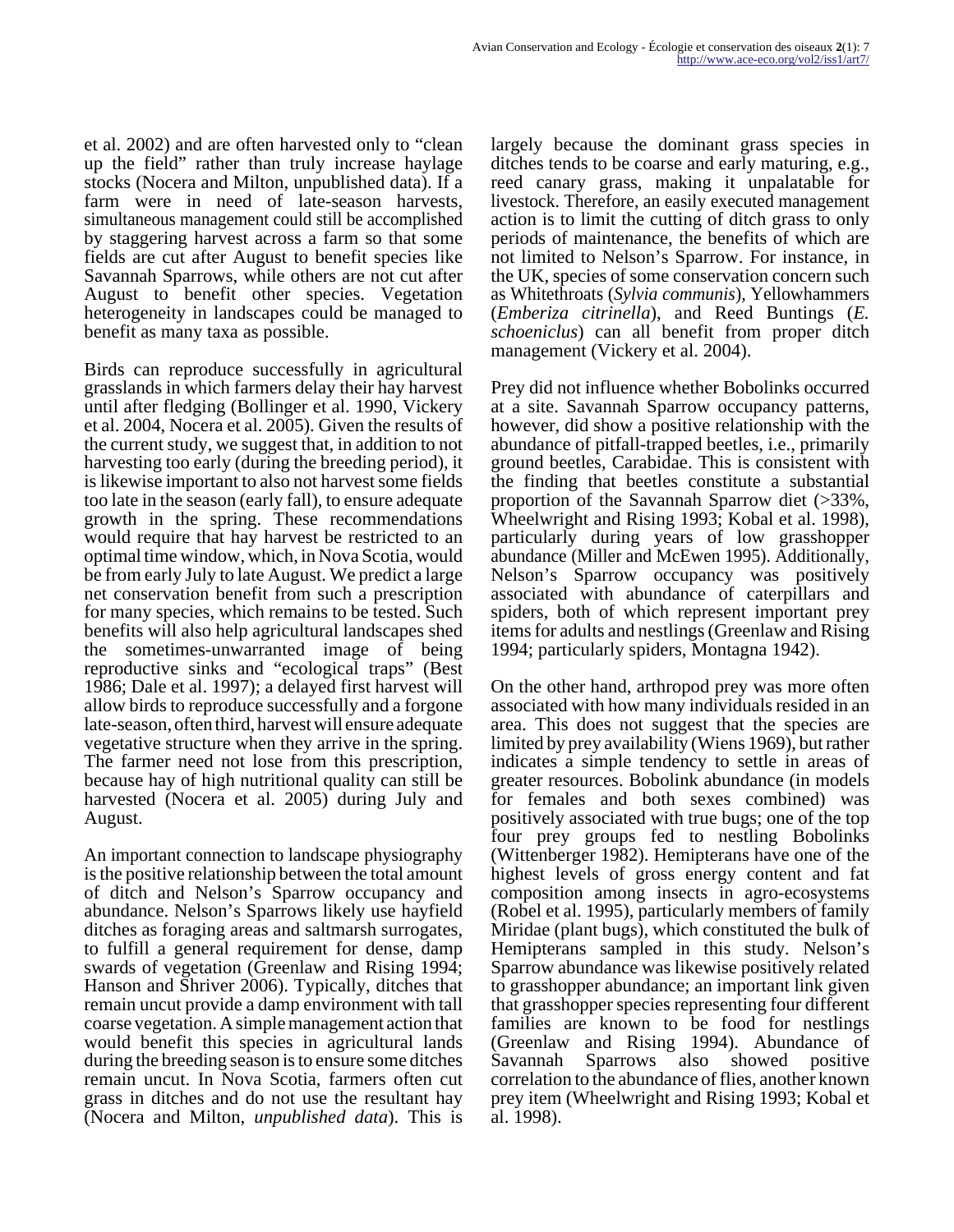Reproductive activity, for all three species, was positively related to the abundance of spiders and their allies. The abundance of spiders caught in pitfalls was retained in the top model for Bobolink and Nelson's Sparrow reproductive activity, while harvestmen were in the top model for Savannah Sparrow. We suggest that, although spiders are important prey for most grassland birds, they may not contribute directly to reproductive activity but are likely associated with a latent variable. This prediction warrants further examination.

An important caveat to our prey relationship models is that our taxonomic information was very coarse. This is a common problem in grassland bird literature. Most studies do not identify arthropod prey beyond family or order, largely because they must examine partially digested regurgitate or highly fragmented prey, e.g., recoveries from nestlings with ligatures around their necks to prevent swallowing, which renders detailed taxonomic identification impossible, and is usually biased towards detecting hard-bodied insects (Wheelwright and Rising 1993). Additionally, prey availability, and hence, what a bird may or may not eat, is notoriously difficult to estimate because it is a complex function of abundance, body size, nutrients, energy (calories), life stage, palatability, and ease of capture (Poulin and Lefebvre 1997). Therefore, particularly when size or nutrient value varies greatly within a group, more precise taxonomic identification of prey would yield more informative results (Poulin and Lefebvre 1997). This level of detail is an important and untouched aspect of grassland bird ecology that future studies should try to consider.

Our assessment of models across regions highlights the ubiquitous importance of the variables retained in top models. However, we acknowledge that not all relationships, such as those we observed, could be expected to be consistent across space and time. For instance, Davis (2004) found temporal variation in relationships between grassland birds and habitat between years. We found little important variation between years; we included year as a factorial explanatory variable and it was never retained in any best-fit models. Secondly, habitat use patterns can vary across space, sometimes substantially (Johnson and Igl 2001). Such spatial variation has been suggested for Nelson's Sparrow (Nocera et al. 2007), so it is unfortunate that we were unable to procure independent data to test our habitat models for Nelson's Sparrow in other parts of its range. Our

models for this species are thus only truly pertinent to our study area. However, because the habitat features in our models were at least adequate to support Nelson's Sparrow in Nova Scotia, our management recommendations likely pertain elsewhere, or are at least unlikely to elicit adverse effects. Therefore, we caution that our models have not defined "high-quality" Nelson's Sparrow habitat; this needs further study at a broader landscape scale than we performed.

Nonetheless, the models we present provide a robust assessment of resource use by some grassland birds in agro-ecosystems and the association with their occurrence, abundance and measures of reproduction. This is an important distinction, because models typically include only one population response parameter of interest, which may be misleading when trying to assess or manage for several aspects of population dynamics (Van Horne 1983). The net benefit derived from any of the management suggestions presented here are all the more likely to be greater if incorporated into sympathetic agroecosystem management that provides for habitat heterogeneity. In our study, we examined three response variables from among many other measurable variables. It will be worthwhile for future research to examine how model development when confronted with population parameters that may behave very differently, such as mortality and fledging success. Regardless of the variables chosen, further studies that include multiple responses, study sites, and broad habitat assessments are likely to accrue even greater conservation benefit.

*Responses to this article can be read online at: <http://www.ace-eco.org/vol2/iss1/art7/responses/>*

### **Acknowledgments:**

*Our appreciation is extended to those who assisted with fieldwork: T. Fitzgerald, W. Fitzgerald, S. Glinz, C. Lawrie, S. LeMoine, Y. Luc, M. Peckford, J. Pennell, L. Penney, F. Rousseu, and E. Whidden. We also thank the farmers of the western Annapolis Valley who cooperated and/or supported this and companion studies. We are indebted to R. Renfrew and R. Fletcher for providing the independent datasets from Wisconsin and Iowa, respectively. Early drafts of this manuscript were enhanced by*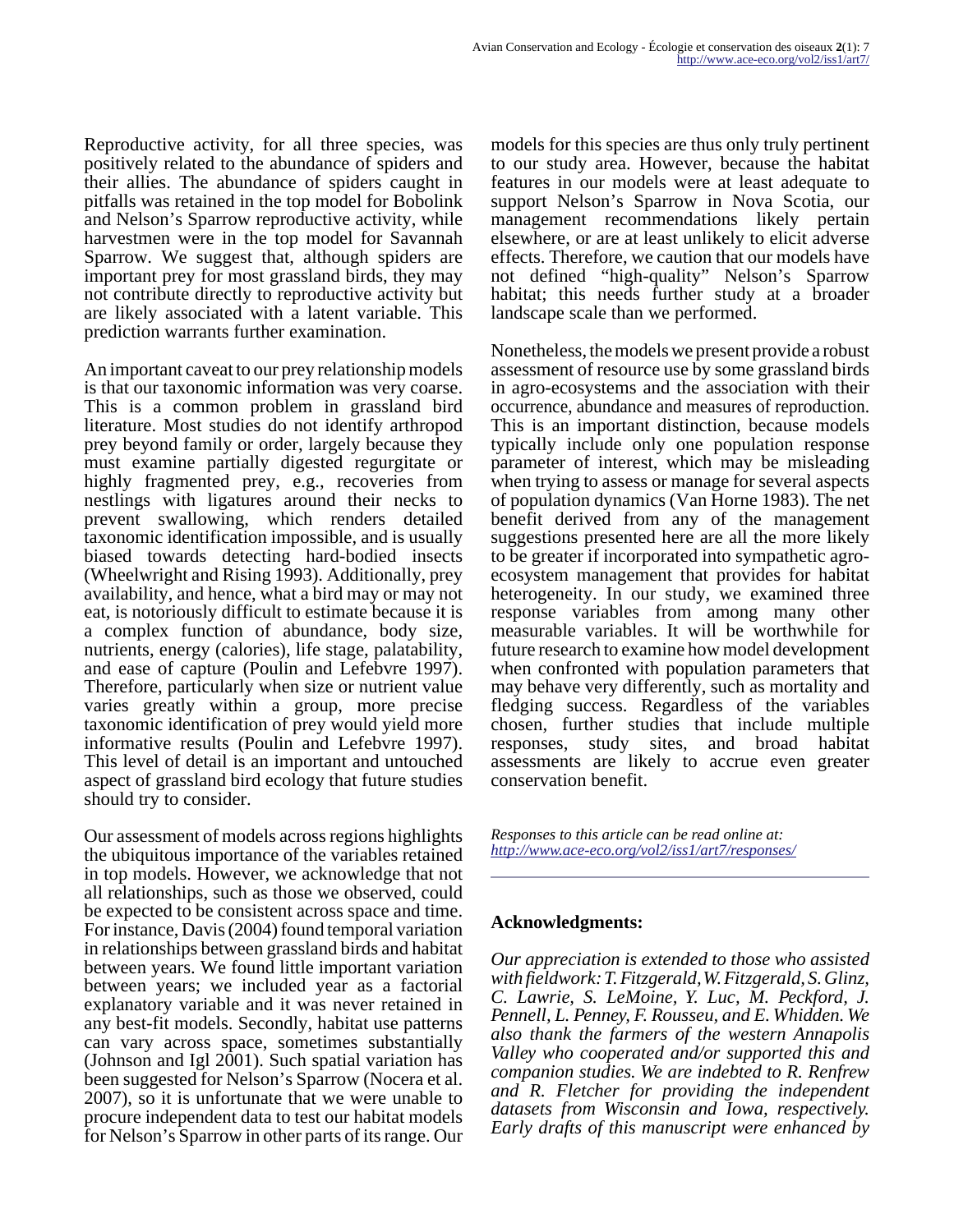*comments from M. Betts, R. Cunjak, A. Diamond, T. Fitzgerald, R. Fletcher, A. Hanson, J. Houlahan, D. Keppie, R. Renfrew, N. Simon, P. Vickery and R. Webster. Two anonymous reviewers provided valuable suggestions to improve the final draft. JJN was supported by a doctoral scholarship (#2.37A.3S) from Wildlife Habitat Canada, and also gratefully acknowledges financial and logistical assistance from the NS Habitat Conservation Fund, EJLB Foundation, Canadian Wildlife Federation, NS Dept. Natural Resources, and Canadian Wildlife Service. All field methods used in this research complied with the current laws of Canada.*

#### **LITERATURE CITED**

**Agresti, A.** 2002. *Categorical data analysis*. Wiley, Hoboken, New Jersey, USA.

**Akaike, H.** 1974. A new look at statistical model identification. *IEEE Transactions on Automatic Control* **19**:716-723.

**Badgley, C.** 2003. The farmer as conservationist. *American Journal of Alternative Agriculture* **18**:206-212.

**Bates, D., and D. Sarkar.** 2007. lme4: Linear mixed-effects models using S4 classes. R package version 0.9975-13. Available online at: [http://www.](http://www.r-project.org) [r-project.org](http://www.r-project.org).

**Best, L. B.** 1986. Conservation tillage: ecological traps for nesting birds? *Wildlife Society Bulletin* **14**:308-317.

**Betts, M.G., A. W. Diamond, G. J. Forbes, M-A. Villard, and J. S. Gunn.** 2006. The importance of spatial autocorrelation, extent and resolution in predicting forest bird occurrence. *Ecological Modelling* **191**:197-224.

**Betts, M. G., N. P. P. Simon, and J. J. Nocera.** 2005. Point-count summary statistics differentially predict reproductive activity in bird-habitat relationship studies. *Journal of Ornithology* **146**:151-159.

**Bollinger, E. K.** 1988. *Breeding dispersion and reproductive success of Bobolinks in an agricultural landscape*. Dissertation, Cornell University, Ithaca,

New York, USA.

**Bollinger, E. K.** 1995. Successional changes and habitat selection in hayfield bird communities. *Auk* **112**:720-730.

**Bollinger, E. K., P. B. Bollinger, and T. A. Gavin.** 1990. Effects of hay-cropping on eastern populations of the Bobolink. *Wildlife Society Bulletin* **18**:142-150.

**Christoferson, L. L., and M. L. Morrison.** 2001. Integrating methods to determine breeding and nesting status of 3 western songbirds. *Wildlife Society Bulletin* **29**:688-696.

**Clere, E., and V. Bretagnolle.** 2001. Disponibilité alimentaire pour les oiseaux en milieu agricole: biomasse et diversité des arthropodes capturés par la méthode des pots-pièges. *Revue d'écologie – La Terre et la Vie* **56**:275-297.

**Dale, B. C., P. A. Martin, and P. S. Taylor.** 1997. Effects of hay management on grassland songbirds in Saskatchewan. *Wildlife Society Bulletin* **25**:616-626.

**Daubenmire, R.** 1959. A canopy-coverage method of vegetational analysis. *Northwest Science* **33**:43-64.

**Davis, S. K.** 2004. Detecting area sensitivity of grassland passerines: effects of patch size, patch shape, and vegetation structure on bird abundance and occurrence in southern Saskatchewan. *Auk* **121**:1130-1145.

**Fletcher, R. J.** 2003. *Spatial and temporal scales of distribution and demography in breeding songbirds: implications of habitat fragmentation and restoration.* Dissertation, Iowa State University, Ames, Iowa, USA.

**Fletcher, R. J., and R. R. Koford.** 2002. Habitat and landscape associations of breeding birds in native and restored grasslands. *Journal of Wildlife Management* **66**:1011-1022.

**Fondell, T. F., and I. J. Ball.** 2004. Density and success of bird nests relative to grazing on western Montana grasslands. *Biological Conservation* **117**:203-213.

**Graham, M. H.** 2003. Confronting multicollinearity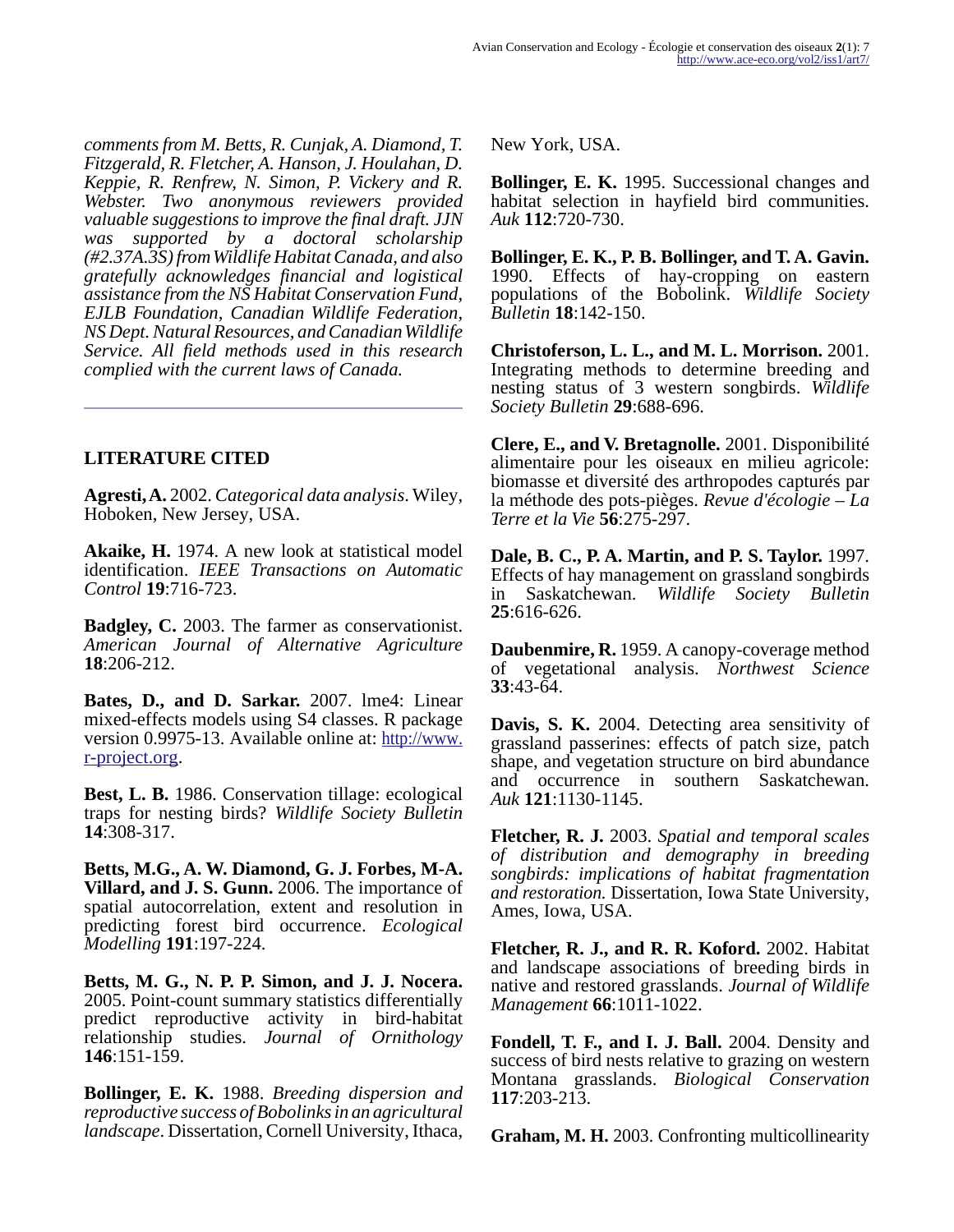in ecological multiple regression. *Ecology* **84**:2809-2815.

**Greenlaw, J. S., and J. D. Rising.** 1994. Sharptailed Sparrow (*Ammodramus caudactus*). *In* A. Poole and F. Gill, editors. *Birds of North America*, Number 112. Academy of Natural Sciences, Philadelphia, Pennsylvania, USA, and American Ornithologists' Union, Washington, D.C., USA.

**Guisan, A., and F. E. Harrell.** 2000. Ordinal response regression models in ecology. *Journal of Vegetation Science* **11**:617-626.

**Hanson, A. R., and W. G. Shriver. 2006**. Breeding birds of northeast saltmarshes: habitat use and conservation. *Studies in Avian Biology* **32**, in press.

**Harrell, F. E.** 2005. Design: Design Package. R package version 2.0-12. Available online at: [http://](http://www.r-project.org) [www.r-project.org](http://www.r-project.org).

**Herkert, J. R.** 1994. The effects of habitat fragmentation on midwestern grassland bird communities. *Ecological Applications* **4**:461-471.

**Hutto, R. L., S. M. Pletschet, and P. Hendricks.** 1986. A fixed-radius point-count method for nonbreeding and breeding season use. *Auk* **103**:593-602.

**Johnson, D. H., and L. D. Igl.** 2001. Area requirements of grassland birds: a regional perspective. *Auk* **118**:24-34.

**Kallenbach, R. L., C. J. Nelson, and J. H. Coutts.** 2002. Yield, quality, and persistence of grazing- and hay-type alfalfa under three harvest frequencies. *Agronomy Journal* **94**:1094-1103.

**Kobal, S. N., N. F. Payne, and D. R. Ludwig.** 1998. Nestling food habits of 7 grassland bird species and insect abundance in grassland habitats in northern Illinois. *Transactions of the Illinois State Academy of Science* **91**:69-75.

**Madden, E. M., R. K. Murphy, A. J. Hansen, and L. Murray.** 2000. Models for guiding management of prairie bird habitat in northwestern North Dakota. *American Midland Naturalist* **144**:377-392.

**Mallow, C. L.** 1973. Some comments on *Cp*. *Technometrics* **12**:591-612.

**Martin, S. G., and T. A. Gavin.** 1995. Bobolink (*Dolichonyx oryzivorus*). *In* A. Poole and F. Gill, editors. *Birds of North America*, Number 176. Academy of Natural Sciences, Philadelphia, Pennsylvania, USA, and American Ornithologists' Union, Washington, D.C., USA.

**Miller, C. K., and L. C. McEwen.** 1995. Diet of nesting Savannah Sparrows in interior Alaska. *Journal of Field Ornithology* **66**:152-158.

**Montagna, W.** 1942. The Sharp-tailed Sparrows of the Atlantic coast. *Wilson Bulletin* **54**:107-120.

**Murray, B. G.** 1969. A comparative study of the Le Conte's and Sharp-tailed Sparrows. *Auk* **86**:199-231.

**Nocera, J. J., T. M. Fitzgerald, A. R. Hanson, and G. R. Milton.** 2007. Differential habitat use by Acadian Nelson's Sharp-tailed Sparrows: implications for regional conservation. *Journal of Field Ornithology* **78**:50-55.

**Nocera, J. J., G. J. Parsons, G. R. Milton, and A. H. Fredeen.** 2005. Compatibility of delayed cutting regime with bird breeding and hay nutritional quality. *Agriculture, Ecosystems, and Environment* **107**:245-253.

**Perkins, A. J., M. J. Whittingham, R. B. Bradbury, J. D. Wilson, A. J. Morris, and P. R. Barnett. 2000**. Habitat characteristics affecting use of lowland agricultural grassland by birds in winter. *Biological Conservation* **95**:279-294.

**Petit, L. J., D. R. Petit, D. G. Christian, and H. D. W. Powell.** 1999. Bird communities of natural and modified habitats in Panama. *Ecography* **22**:292-304.

**Pinheiro, J., D. Bates, S. DebRoy, and D. Sarkar.** 2006. nlme: Linear and nonlinear mixed effects models. R package version 3.1-79. [Available online at: [http://www.r-project.org.](http://www.r-project.org)

**Poulin, B., and G. Lefebvre.** 1997. Estimation of arthropods available to birds: Effect of trapping technique, prey distribution, and bird diet. *Journal of Field Ornithology* **68**:426-442.

**R Development Core Team.** 2006. *R: a language environment for statistical computing*. R Foundation for Statistical Computing, Vienna, Austria.